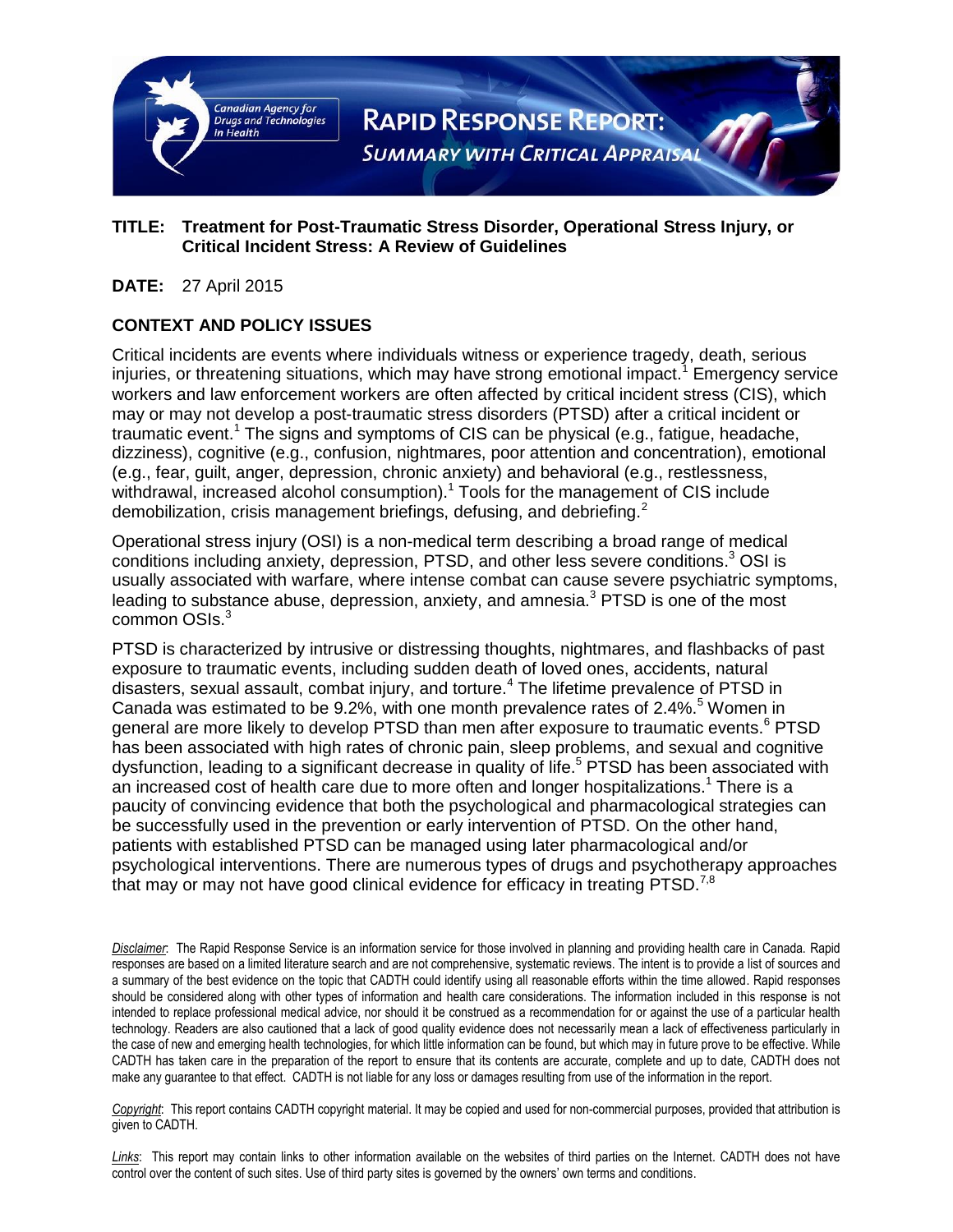The aim of this report is to review the guidelines regarding treatment for PTSD, OSI, or CIS.

#### **RESEARCH QUESTIONS**

- 1. What are the evidence-based guidelines regarding treatment of patients with PTSD?
- 2. What are the evidence-based guidelines regarding treatment of patients with operational stress injury?
- 3. What are the evidence-based guidelines regarding treatment of patients with critical incident stress?

#### **KEY FINDINGS**

Selective serotonin reuptake inhibitors (SSRIs; fluoxetine, paroxetine and sertraline), and serotonin norepinephrine reuptake inhibitor (SNRI; venlafaxine) are recommended as first-line pharmacological treatment of PTSD, while cognitive behavioral therapy (CBT), stress management therapy, and eye movement desensitization and reprocessing (EMDR) are recommended as psychological approaches for PTSD. There are no guidelines that have specific recommendations for OSI or CIS.

#### **METHODS**

#### **Literature Search Strategy**

A limited literature search was conducted on key resources including PubMed, The Cochrane Library (2015, Issue 03), University of York Centre for Reviews and Dissemination (CRD) databases, Canadian and major international health technology agencies, as well as a focused Internet search. Methodological filters were applied to limit retrieval to guidelines. The results of a second focused search (with main concepts appearing in the title or subject heading) were also included. Methodological filters were applied to limit retrieval to health technology assessments, systematic reviews, and meta-analyses. Where possible, retrieval was limited to the human population. The search was also limited to English language documents published between January 1, 2008 and March 27, 2015.

#### **Selection Criteria and Methods**

One reviewer screened the titles and abstracts of the retrieved publications and evaluated the full-text publications for the final article selection, according to selection criteria presented in Table 1.

| <b>Table 1: Selection Criteria</b> |                                                                                     |  |  |
|------------------------------------|-------------------------------------------------------------------------------------|--|--|
| <b>Population</b>                  | Adults with PTSD, operational stress injury or critical incident stress             |  |  |
| <b>Intervention</b>                | Any treatment                                                                       |  |  |
| <b>Comparator</b>                  | Not applicable                                                                      |  |  |
| <b>Outcomes</b>                    | Guidelines and recommendations                                                      |  |  |
| <b>Study Designs</b>               | Health technology assessments, systematic reviews, meta-analyses,<br>and guidelines |  |  |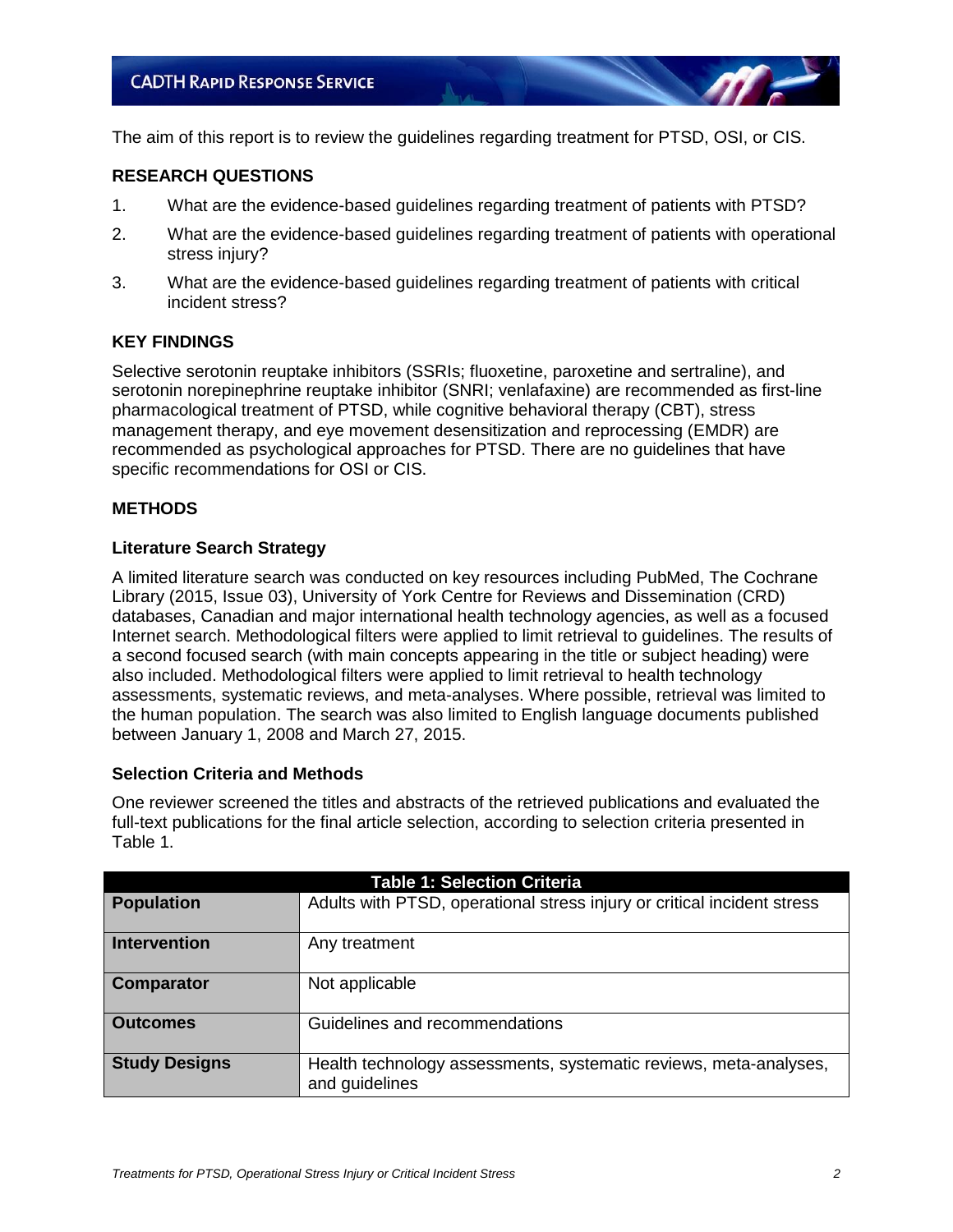#### **Exclusion Criteria**

Studies were excluded if they did not satisfy the selection criteria in Table 1, if they were published prior to 2008, duplicate publications of the same guidelines, or older guidelines from the same guideline society or institute.

#### **Critical Appraisal of Individual Studies**

The Appraisal of Guidelines Research & Evaluation (AGREE II) instrument was used to evaluate the quality of the included guideline.<sup>9</sup> For the critical appraisal of studies, a numeric score was not calculated. Instead, the strength and limitations of the studies were described.

#### **SUMMARY OF EVIDENCE**

#### **Quantity of Research Available**

The literature search yielded 634 citations. Upon screening titles and abstracts, 24 potential relevant articles were retrieved for full-text review. Four additional relevant reports were retrieved from other sources. Of the 28 potentially relevant articles, six reports<sup>10-15</sup> were included in this review presenting guidelines and recommendations for treatment of patients with PTSD. No evidence-based guidelines were identified for treatment of patients with OSI or CIS. The study selection process is outlined in a PRISMA flowchart (Appendix 1).

#### **Summary of Study Characteristics**

Of the six evidence-based guidelines, one was from Canada (Canadian Anxiety Guidelines Initiative Group [CAGIG] 2014<sup>10</sup>), one from the UK (British Association for Psychopharmacology [BAP] 2014<sup>11</sup>), one from the World Health Organization (WHO) 2013,<sup>12</sup> two from the USA (Veterans Health Administration, Department of Defence [VA/DoD] 2010,<sup>13</sup> American Academy of Sleep Medicine [AASM]  $2010^{14}$ ) and one from multiple countries (World Federation of Societies of Biological Psychiatry [WFSBP] 2008<sup>15</sup>). All included guidelines provided recommendations for treatment of patients with PTSD only and no recommendations for treatment of patients with OSI or CIS.

All guidelines are evidence based. The methodology of guideline development and evaluation of the science were described in all guidelines. The strength of the recommendations in five guidelines<sup>10,11,13-15</sup> was graded according to the level of evidence in a hierarchical manner where meta-analysis and randomized controlled trials were ranked highest and expert opinions were ranked lowest. The WHO guideline<sup>12</sup> used GRADE system to rank the level of evidence, based on which the recommendation was either classified as "strong" or "standard". Appendix 2 presents the grading of recommendations and levels of evidence of the included guidelines.

#### **Summary of Critical Appraisal**

Strengths and limitations of the included guidelines were assessed using the AGREE II instrument and are presented in Appendix 3.

With respect to scope and purpose, all guidelines clearly stated the objectives, the health questions covered by the guidelines, and the target patient population. For stakeholder involvement, relevant professional groups including members of the steering group, research team and clinical experts were involved in the development of the guidelines. For rigour of development, all guidelines used systematic methods to search for the evidence, and clearly described the criteria for selecting the evidence, the strengths and limitations of the body of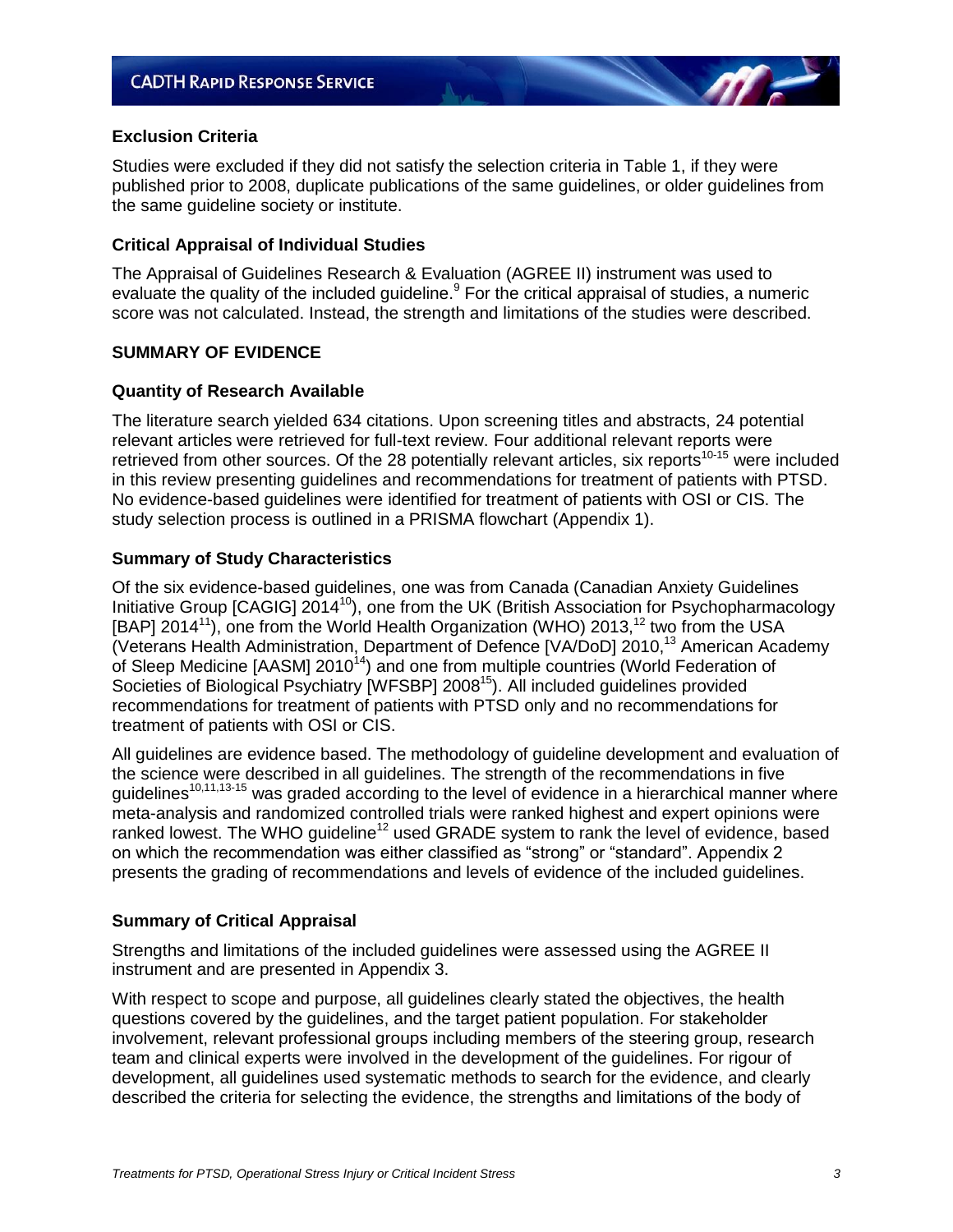evidence, and methods of formulating the recommendations. In addition, the health benefits, side effects, and risks were discussed and considered in formulating the recommendations. However, three guidelines<sup>10,11,14</sup> did not provide a procedure for updating the guidelines. For clarity, the recommendations of all guidelines were specific, unambiguous, and easy to identify. The different options for management of the condition were clearly presented. Four quidelines<sup>10,11,14,15</sup> had limitations in the applicability, in which advice and/or tools on how the recommendations can be put into practice, facilitators and barriers to their application, potential resource implications of applying the recommendations, and monitoring and/or audit criteria were not provided. For editorial independence, four quidelines<sup>10,13-15</sup> did not report whether or not the content of the guideline were influenced by the funding body.

Overall, all guidelines clearly stated the scope and purpose, stakeholder involvement, rigour of development, and clarity of recommendation. Some guidelines had limitations in applicability and editorial independence.

#### **Summary of Findings**

Recommendations for treatment of PTSD from six identified guidelines, including evidence levels and strength of recommendation, are presented in Appendix 4.

The Canadian guideline (CAGIG 2014)<sup>10</sup> had recommendations for the management of anxiety disorders, PTSD, and obsessive-compulsive disorders. For PTSD, the guideline only provided recommendations for pharmacotherapy for core symptoms of PTSD, although it had discussion about prevention and early intervention, psychological treatment, and combined psychological and pharmacological treatment. Selective serotonin re-uptake inhibitors (SSRIs) such as fluoxetine, paroxetine and sertraline, and serotonin norepinephrine re-uptake inhibitors (SNRIs), especially venlafaxine were recommended as first-line treatment of PTSD. A number of other drugs were recommended for second-line, third-line, adjunctive therapy or not recommended based on the level of evidence. There were no recommendations for psychological treatment in this guideline.

The British guideline (BAP 2014)<sup>11</sup> had recommendations for pharmacological treatment of anxiety disorders, PTSD, and obsessive-compulsive disorders. Recommendations for managing patients with PTSD included detection and diagnosis, prevention of post-traumatic symptoms, acute treatment of chronic PTSD, long-term treatment, combination of drug and psychological treatment, and treatments when initial therapy fail. Both pharmacological and psychological treatments were considered in this guideline. Selective serotonin re-uptake inhibitors (SSRIs) were recommended as first-line acute treatment of PTSD. Psychological treatment included cognitive behavioral therapy (CBT) and eye movement desensitization or reprocessing (EMDR). Combination of pharmacological and psychological treatment was not recommended for initial treatment. It was recommended for consideration when the initial therapy fails.

The WHO guideline 2013<sup>12</sup> was developed to provide recommendations for managing problems and disorders related to stress in post-conflict and natural disaster settings. It had recommendations for management of acute traumatic stress symptoms (re-experiencing, avoidance, hyperarousal), insomnia, dissociative disorders, and hyperventilation after a potential traumatic recent event. It also had recommendations for treatment of PTSD. Both pharmacological and non-pharmacological treatments were considered in the guideline. CBT and relaxation techniques were suggested for the management of symptoms after a potential traumatic recent event, while benzodiazepines and antidepressants were not recommended. Individual or group CBT was recommended for treatment of PTSD, while SSRIs and tricyclic antidepressants (TCAs) were not recommended to be used as first-line treatment. SSRIs and TCAs were recommended only when CBT or EMDR had failed or had been not available.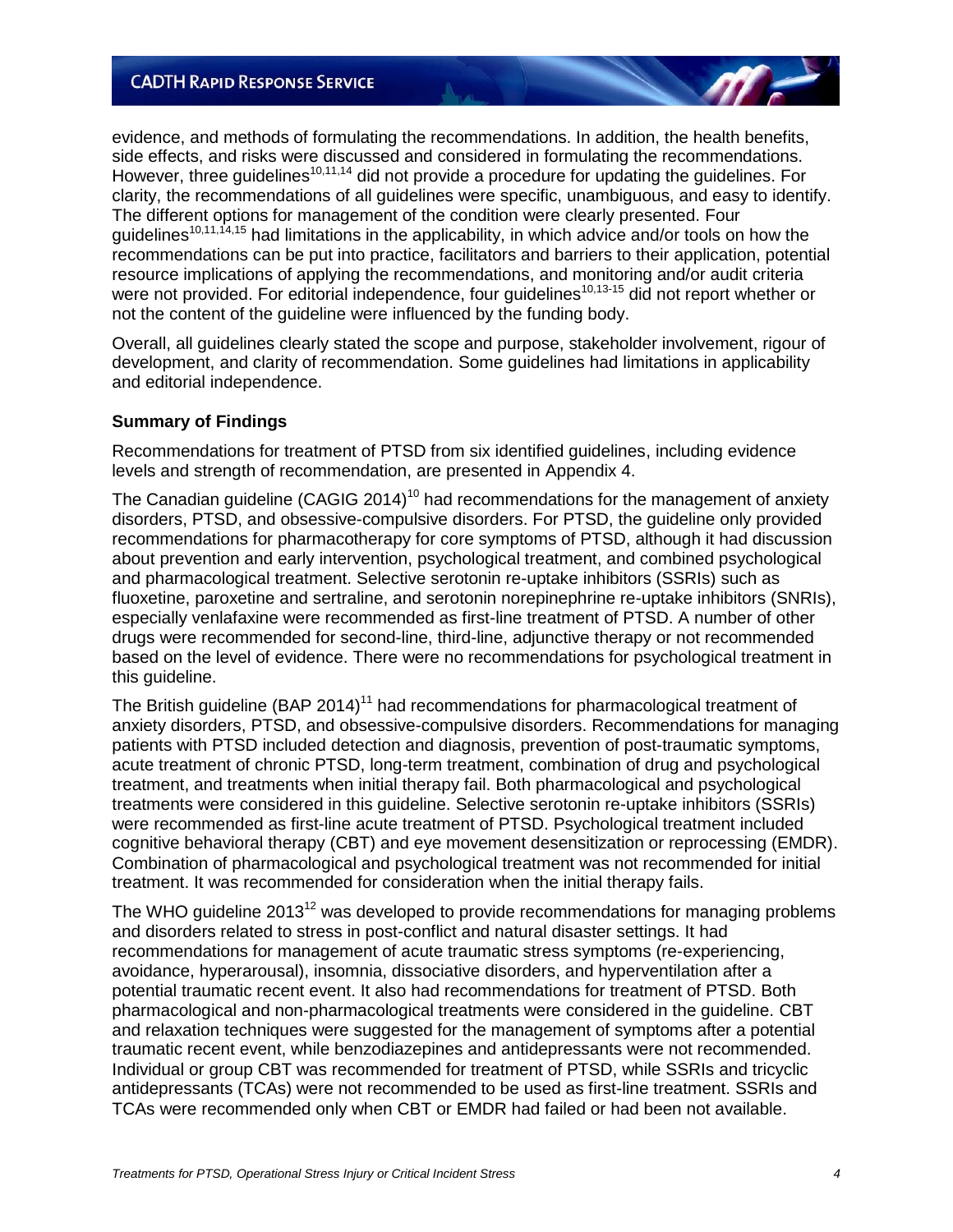The US guideline (VA/DoD 2010)<sup>13</sup> had recommendations for early interventions to prevent PTSD and treatment of PTSD. For early interventions to prevent PTSD, psychotherapy such as CBT was recommended for patients with significant early symptom levels. No pharmacological therapy was recommended at this stage, due to a lack of evidence. For treatment of PTSD, both psychotherapy and pharmacotherapy could be considered as first-line treatment, providing that the therapy must be evidence-based and the selection of therapy should be driven by patient and provider preferences. Exposure-based therapy, CBT, and EMDR are psychotherapy interventions, the choice of which was recommended to be based on the severity of symptoms, clinician expertise and patient preference. Other psychological methods included relaxation techniques, imagery rehearsal therapy, brief psychodynamic therapy, and hypnotic techniques. For pharmacotherapy, SSRIs (fluoxetine, paroxetine, or sertraline) or SNRIs (venlafaxine) were strongly recommended as first-line monotherapy treatment for PTSD. A number of other drugs including TCAs and monoamine oxidase inhibitors were also recommended for treatment of PTSD. The guideline also had recommendations for adjunctive pharmacotherapy and adjunctive services such as psychological rehabilitation techniques. Acupuncture was recommended as somatic treatment for patients with PTSD. Complementary and alternative medicine was not recommended as first-line treatment for PTSD, but it could be used in an adjunctive approach.

The US guideline (AASM SPC 2010)<sup>14</sup> had specific recommendations for the management of PTSD-associated nightmares using both pharmacological and non-pharmacological approaches. Prazosin, clonidine, and a number of other drugs were recommended for treatment of PTSD-associated nightmares, while venlafaxine and clonazepam were not. Recommended non-pharmacological approaches included CBT (image rehearsal therapy, lucid treatment therapy, exposure, relaxation and rescripting therapy, sleep dynamic therapy, self-exposure therapy, systematic desensitization), deep muscle relaxation, hypnosis, EMDR, and the testimony method. Many of those approaches were based on low-grade evidence.

The multi-country guideline (WFSBP 2008)<sup>15</sup> had recommendations for the pharmacological treatment of anxiety disorders, obsessive-compulsive disorders and PTSD. For the treatment of PTSD, SSRIs (fluoxetine, paroxetine, sertraline) and the SNRI venlafaxine were recommended as first-line treatments for PTSD. A number of other drugs with lower quality of evidence were also recommended. CBT and repetitive transcranial magnetic stimulation appeared to be effective as non-pharmacological treatment for PTSD while debriefing was contraindicated.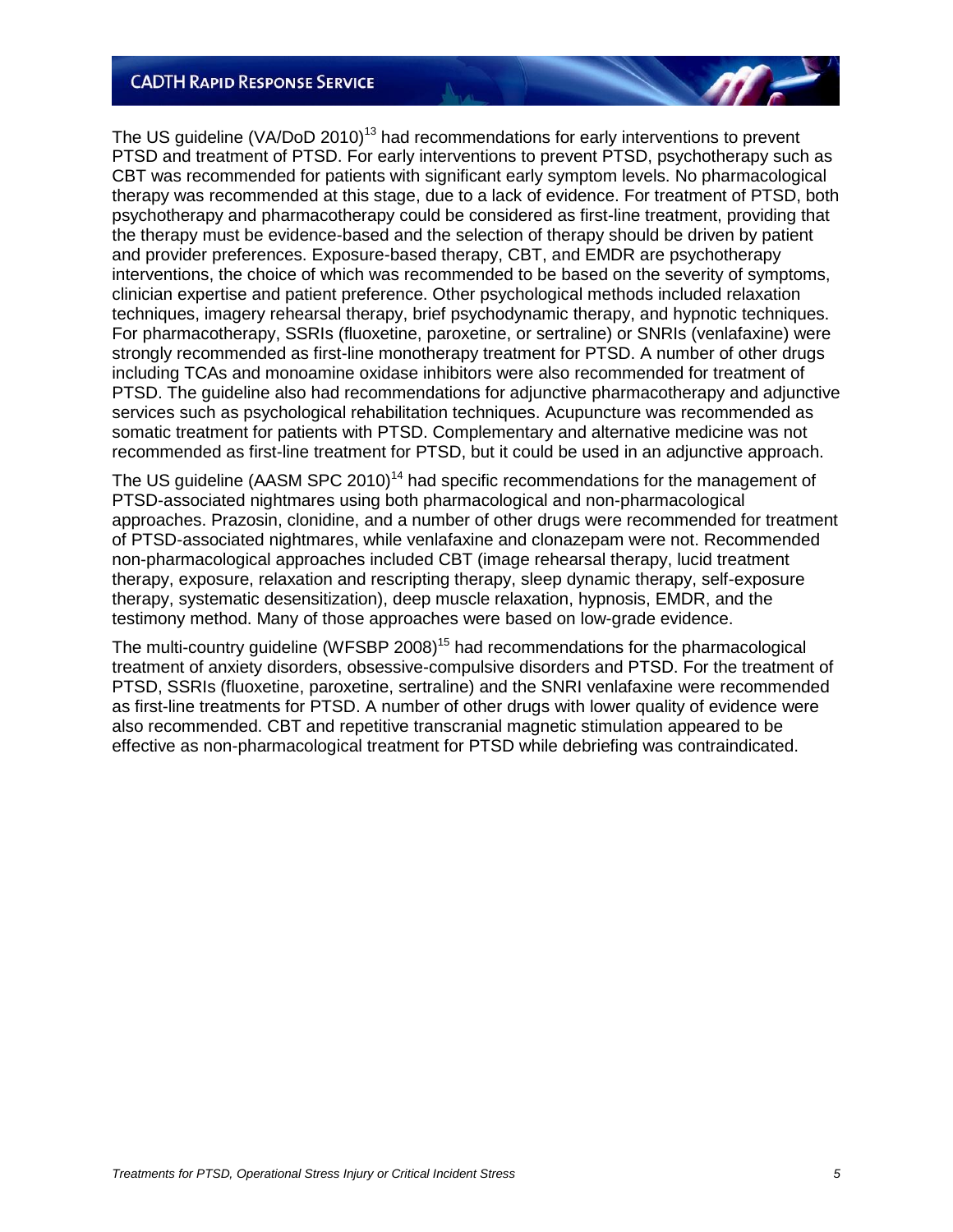#### **Limitations**

The Canadian guideline CAGIC 2014 $<sup>10</sup>$  clearly stated the recommendations for</sup> pharmacotherapy for PTSD, but did not provide recommendations for prevention and early intervention, psychological treatment, and combined psychological and pharmacological treatment, although these topics were discussed. All guidelines, except the WHO quideline.<sup>12</sup> appear to agree with first-line pharmacotherapy, where SSRIs had strongest support for the treatment of PTSD. Recommendations for second-line, third-line and adjunctive therapy for both pharmacotherapy and psychotherapy were not clearly described in many guidelines. Recommendations for psychotherapy varied among guidelines, although CBT appears to be the best option. The US quideline VA/DoD 2010<sup>13</sup> provided more detailed recommendations for non-pharmacological treatment for PTSD compared to other guidelines.

#### **CONCLUSIONS AND IMPLICATIONS FOR DECISION OR POLICY MAKING**

Six evidence-based guidelines were identified which had recommendations for pharmacological and/or psychological treatment of PTSD. There are no guidelines that have specific recommendations for OSI or CIS. The BAP,<sup>11</sup> WHO<sup>12</sup> and VA/DoD<sup>13</sup> guidelines had recommendations for prevention of PTSD in individuals who had been recently exposed to traumatic events, which may be relevant to the treatment of CIS. Those guidelines also provided detailed recommendations for treatment of PTSD. Except the WHO guideline,<sup>12</sup> there is a consistent agreement across guidelines that SSRIs (fluoxetine, paroxetine and sertraline), and SNRI (venlafaxine) should be used as first-line pharmacological treatment of PTSD. In the WHO guideline, CBT, EMDR or stress management was recommended for adult with PTSD, while SSRIs and TCAs were not recommended as first-line treatment. It was unclear why the WHO recommendations differed from those in the rest of the guidelines with to respect to drug therapy. One possible explanation is that the WHO guideline used GRADE to assess the quality of evidence, which was rated not study by study, but across studies for specific clinical outcomes. The Canadian guideline<sup>10</sup> listed drugs for second-line, third-line, adjunctive therapy and those that are not recommended. Of the psychological approaches, CBT, stress management therapy and EMDR are the recommended options. One quideline<sup>11</sup> did not recommend the combination of drug and psychological approaches as initial treatment for PTSD, while the rest of the guidelines did not mention combination therapy.

#### **PREPARED BY:**

Canadian Agency for Drugs and Technologies in Health Tel: 1-866-898-8439 [www.cadth.ca](http://www.cadth.ca/)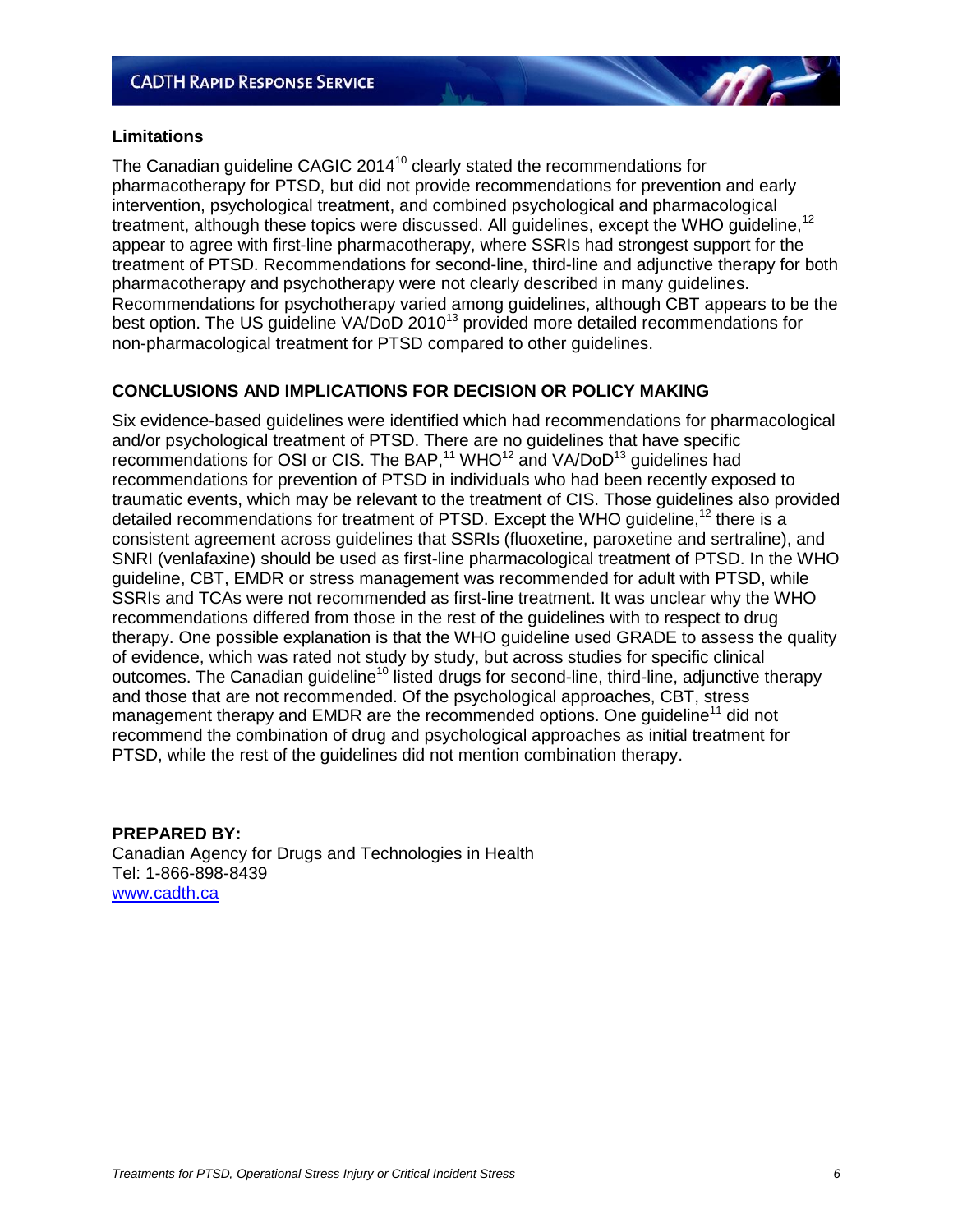#### **REFERENCES**

- 1. Kulbarsh P. Critical incident stress. Officer com [Internet]. 2007 Oct 15 [cited 2015 Apr 10]. Available from:<http://www.officer.com/article/10249385/critical-incident-stress>
- 2. Critical incident stress debriefing (powerful event group support) [Internet]*.* In: Placer County law enforcement chaplaincy: training manual. Placer County (CA): Placer County Law Enforcement Chaplaincy; 2007 Sep. p. 4-1-4-16. Chapter 4 [cited 2015 Apr 10]. Available from: [http://www.placerchaplains.com/Documents/Chapter%204\\_Critical%20Incident%20Stress](http://www.placerchaplains.com/Documents/Chapter%204_Critical%20Incident%20Stress%20Debriefing.pdf)

[%20Debriefing.pdf.](http://www.placerchaplains.com/Documents/Chapter%204_Critical%20Incident%20Stress%20Debriefing.pdf) 3. Operational stress injury social support [Internet]. Ottawa: Department of National

- Defence. Official definition of an OSI; 2006 [cited 2015 Apr 10]. Available from: [http://www.osiss.ca/engraph/def\\_e.asp?sidecat=1](http://www.osiss.ca/engraph/def_e.asp?sidecat=1)
- 4. Ciechanowski P. Posttraumatic stress disorder: epidemiology, pathophysiology, clinical manifestations, course, and diagnosis. 2014 Dec 30 [cited 2015 Apr 1]. In: UpToDate [Internet]. Waltham (MA): UpToDate; 1992 - . Available from: [www.uptodate.com](http://www.uptodate.com/) Subscription required.
- 5. Van Ameringen M, Mancini C, Patterson B, Boyle MH. Post-traumatic stress disorder in Canada. CNS Neurosci Ther. 2008;14(3):171-81.
- 6. Pietrzak RH, Goldstein RB, Southwick SM, Grant BF. Prevalence and Axis I comorbidity of full and partial posttraumatic stress disorder in the United States: results from Wave 2 of the National Epidemiologic Survey on Alcohol and Related Conditions. J Anxiety Disord [Internet]. 2011 Apr [cited 2015 Oct 24];25(3):456-65. Available from: <http://www.ncbi.nlm.nih.gov/pmc/articles/PMC3051041>
- 7. Bandelow B, Sher L, Bunevicius R, Hollander E, Kasper S, Zohar J, et al. Guidelines for the pharmacological treatment of anxiety disorders, obsessive-compulsive disorder and posttraumatic stress disorder in primary care. Int J Psychiatry Clin Pract [Internet]. 2012 Jun [cited 2015 Mar 31];16(2):77-84. Available from: [http://www.wfsbp.org/fileadmin/user\\_upload/Treatment\\_Guidelines/Bandelow\\_et\\_al\\_01.pd](http://www.wfsbp.org/fileadmin/user_upload/Treatment_Guidelines/Bandelow_et_al_01.pdf) [f](http://www.wfsbp.org/fileadmin/user_upload/Treatment_Guidelines/Bandelow_et_al_01.pdf)
- 8. Rothbaum BO. Psychotherapy for posttraumatic stress disorder [cited 2015 Apr 1]. In: UpToDate [Internet]. Waltham (MA): UpToDate; 1992 - . Available from: [www.uptodate.com](http://www.uptodate.com/) Subscription required.
- 9. Brouwers M, Kho ME, Browman GP, Burgers JS, Cluzeau F, Feder G, et al. AGREE II: advancing guideline development, reporting and evaluation in healthcare. CMAJ [Internet]. 2010 Dec [cited 2015 Apr 9];182(18):E839-E842. Available from: <http://www.ncbi.nlm.nih.gov/pmc/articles/PMC3001530/pdf/182e839.pdf>
- 10. Katzman MA, Bleau P, Blier P, Chokka P, Kjernisted K, Van AM, et al. Canadian clinical practice guidelines for the management of anxiety, posttraumatic stress and obsessivecompulsive disorders. BMC Psychiatry [Internet]. 2014 [cited 2015 Mar 30];14 Suppl 1:S1. Available from:<http://www.ncbi.nlm.nih.gov/pmc/articles/PMC4120194>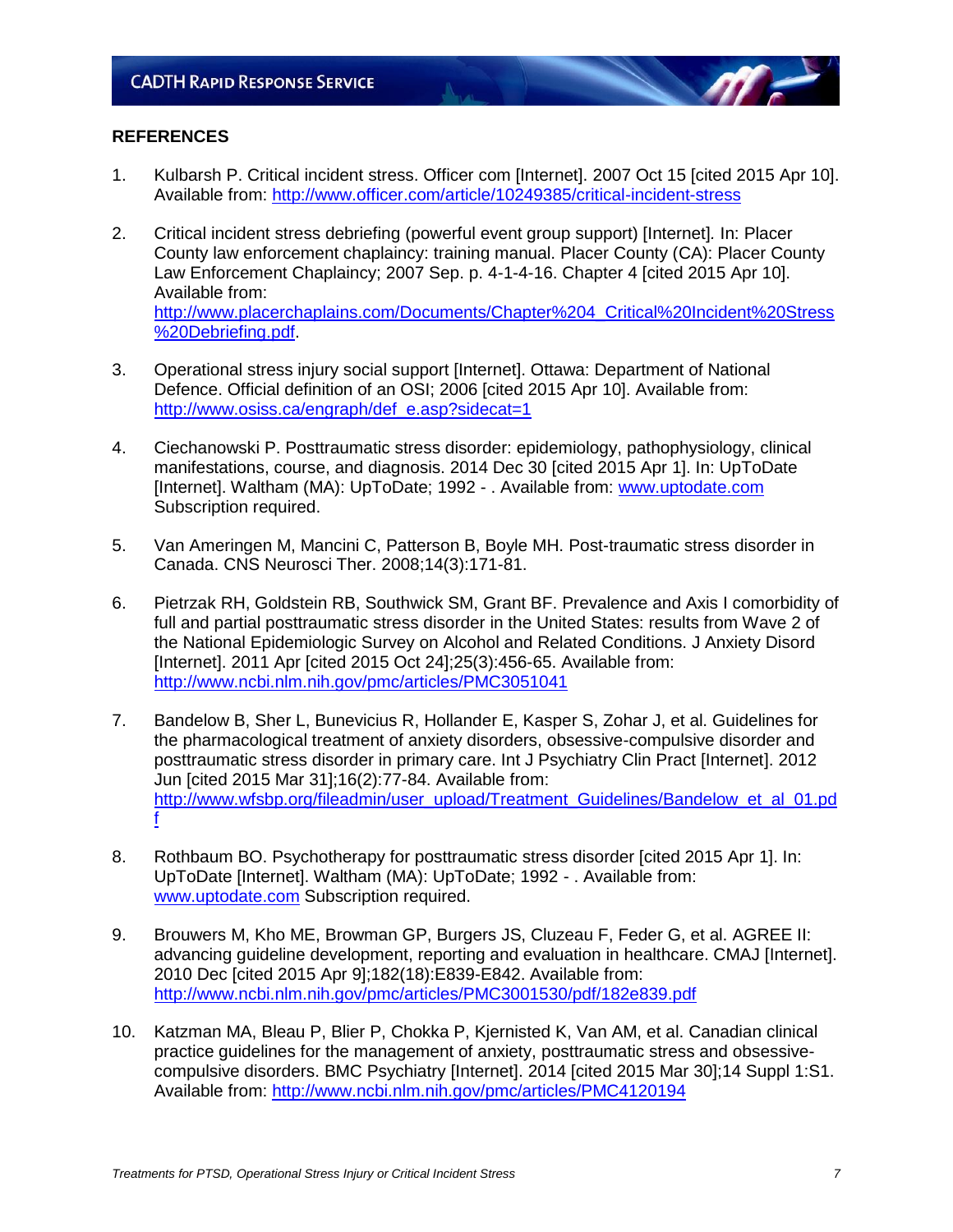- 11. Baldwin DS, Anderson IM, Nutt DJ, Allgulander C, Bandelow B, den Boer JA, et al. Evidence-based pharmacological treatment of anxiety disorders, post-traumatic stress disorder and obsessive-compulsive disorder: a revision of the 2005 guidelines from the British Association for Psychopharmacology. J Psychopharmacol. 2014 May;28(5):403-39.
- 12. Guidelines for the management of conditions specifically related to stress [Internet]. Geneva: World Health Organization; 2013. [cited 2015 Apr 7]. Available from: <http://www.ncbi.nlm.nih.gov/books/NBK159725/pdf/TOC.pdf>
- 13. Management of post-traumatic stress [Internet]. 2.0. Washington (DC): Department of Veterans Affairs, Department of Defense; 2010. [cited 2015 Apr 2]. (VA/DoD clinical practice guideline). Available from:<http://www.healthquality.va.gov/PTSD-Full-2010c.pdf>
- 14. Aurora RN, Zak RS, Auerbach SH, Casey KR, Chowdhuri S, Karippot A, et al. Best practice guide for the treatment of nightmare disorder in adults. J Clin Sleep Med [Internet]. 2010 Aug 15 [cited 2015 Mar 31];6(4):389-401. Available from: <http://www.ncbi.nlm.nih.gov/pmc/articles/PMC2919672>
- 15. Bandelow B, Zohar J, Hollander E, Kasper S, Moller HJ, WFSBP Task Force, et al. World Federation of Societies of Biological Psychiatry (WFSBP) guidelines for the pharmacological treatment of anxiety, obsessive-compulsive and post-traumatic stress disorders. World J Biol Psychiatry. 2008;9(4):248-312.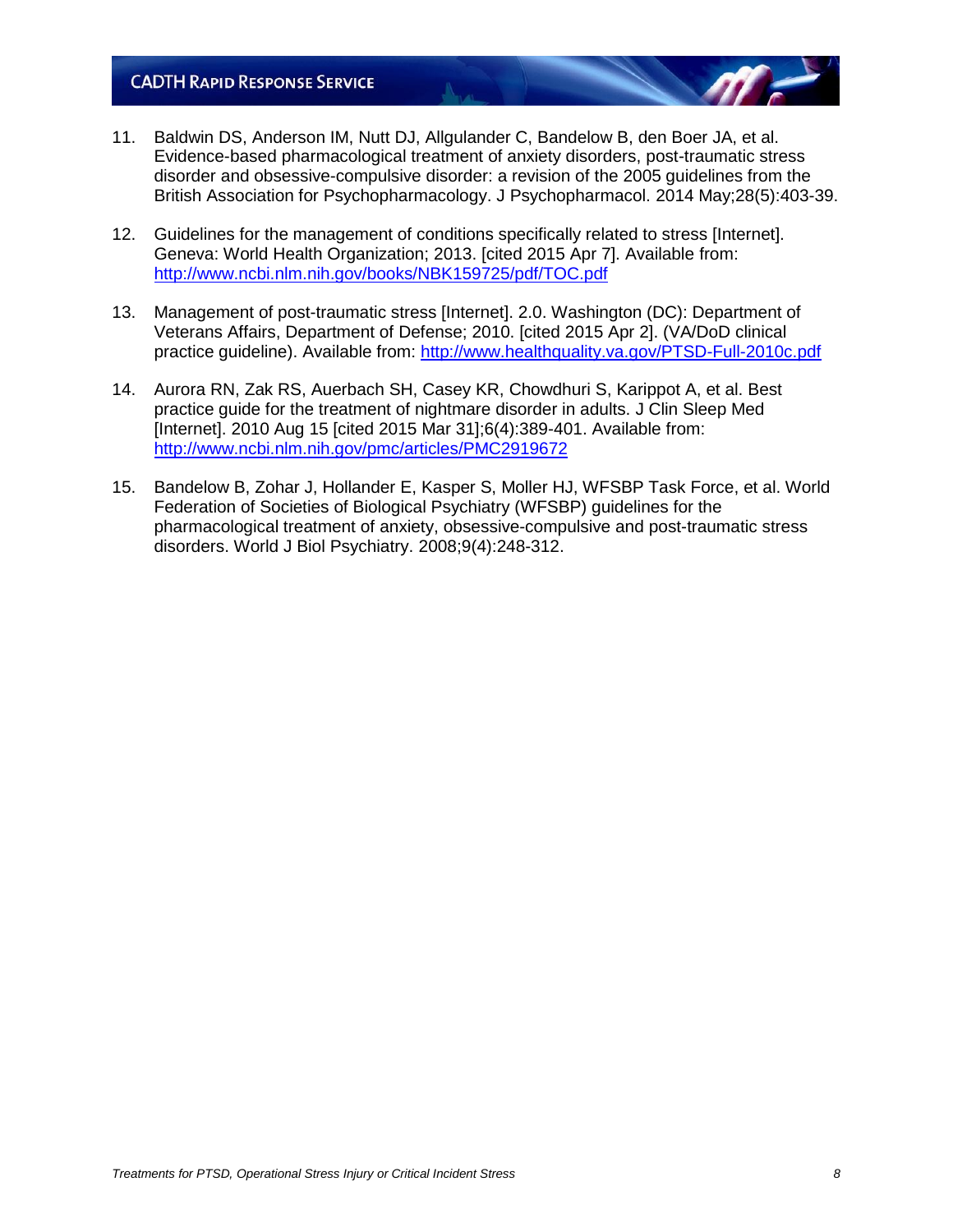#### **APPENDIX 1: Selection of Included Studies**



**All**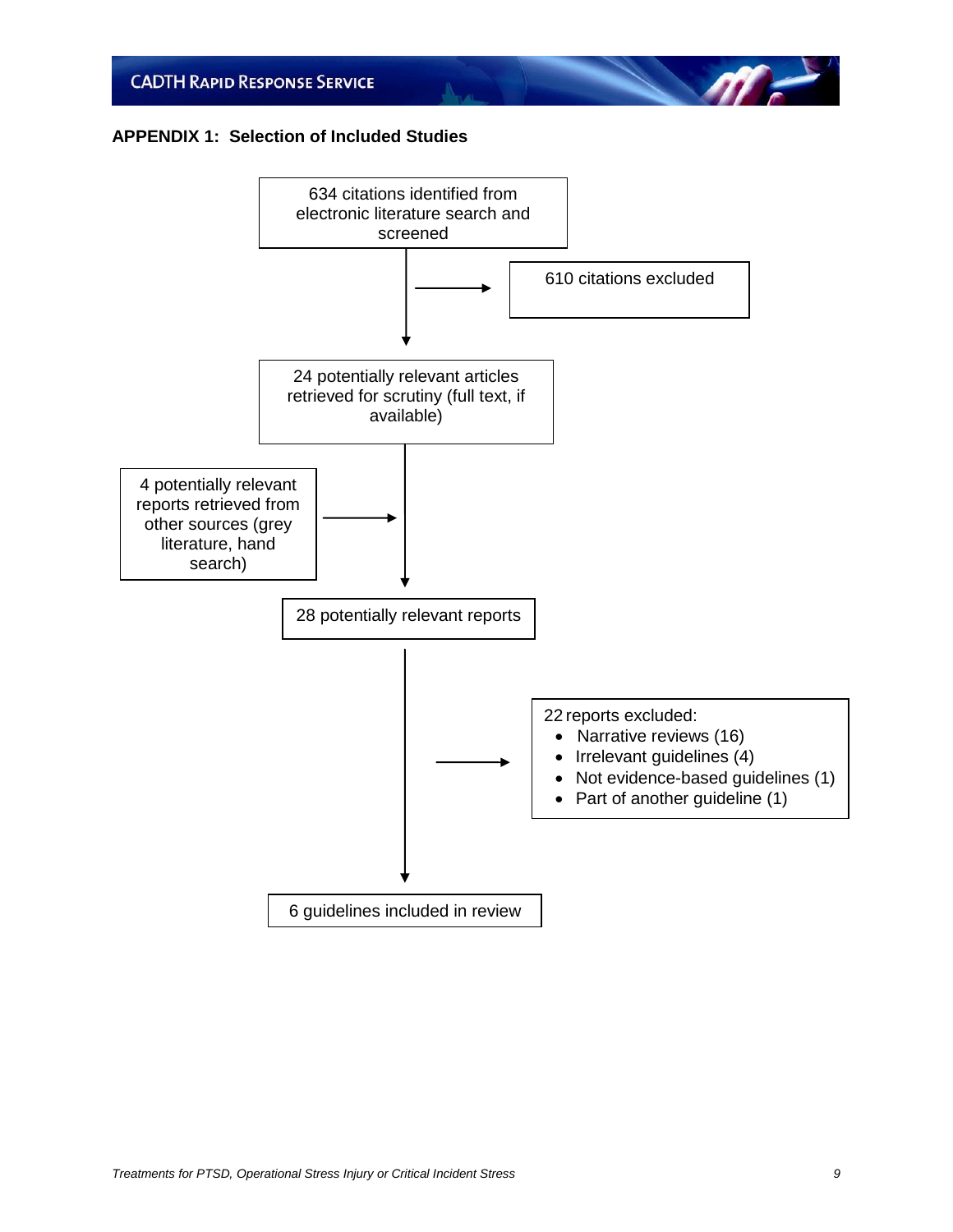| <b>Guideline</b><br>Society or<br>Institute,<br>Year,<br><b>Country</b> | <b>Recommendation Grade</b>                                                                                                                                                                                                                                                                                                                                                                                                                                                                                                                                                                                                                                                                                                                                         | <b>Level of Evidence</b>                                                                                                                                                                                                                                                                                                                                                                                                                                                                                                                                                                                                                           |
|-------------------------------------------------------------------------|---------------------------------------------------------------------------------------------------------------------------------------------------------------------------------------------------------------------------------------------------------------------------------------------------------------------------------------------------------------------------------------------------------------------------------------------------------------------------------------------------------------------------------------------------------------------------------------------------------------------------------------------------------------------------------------------------------------------------------------------------------------------|----------------------------------------------------------------------------------------------------------------------------------------------------------------------------------------------------------------------------------------------------------------------------------------------------------------------------------------------------------------------------------------------------------------------------------------------------------------------------------------------------------------------------------------------------------------------------------------------------------------------------------------------------|
| CAGIG <sup>10</sup><br>2014<br>Canada                                   | First-line: Level 1 or Level 2 evidence<br>plus clinical support for efficacy and<br>safety<br>Second-line: Level 3 evidence or higher<br>plus clinical support for efficacy and<br>safety<br>Third-line: Level 4 evidence or higher<br>clinical support for efficacy and safety<br>Not recommended: Level 1 or Level 2<br>evidence for lack of efficacy                                                                                                                                                                                                                                                                                                                                                                                                            | Meta-analysis or at least 2 randomized<br>1<br>controlled trials (RCTs) that included a<br>placebo condition<br>At least 1 RCT with placebo or active<br>$\mathbf{2}$<br>comparison condition<br>3<br>Uncontrolled trial with at least 10<br>subjects<br>Anecdotal reports or expert opinions<br>4                                                                                                                                                                                                                                                                                                                                                 |
| BAP <sup>11</sup><br>2014<br>UK                                         | A Directly based on category I<br>evidence (either I [M] or I [PCT]<br>Directly based on category II<br>в<br>evidence or an extrapolated<br>recommendation from category I<br>evidence<br>C Directly based on category III<br>evidence or an extrapolated<br>recommendation from category I or II<br>evidence<br>D Directly based on category IV<br>evidence or an extrapolated<br>recommendation from other<br>categories<br>S Standard of clinical care                                                                                                                                                                                                                                                                                                           | I [M] Evidence from meta-analysis of<br>randomized double-blind placebo-<br>controlled trials<br>I [PCT] Evidence from at least one<br>randomized double-blind placebo-<br>controlled trial<br>$\mathbf{I}$<br>Evidence from at least one<br>randomized double-blind comparator-<br>controlled trial (without placebo)<br>Evidence from non-experimental<br>Ш<br>descriptive studies<br>Evidence from expert committee<br>IV<br>reports or opinions and/or clinical<br>experience of respected authorities                                                                                                                                         |
| WHO <sup>12</sup><br>2013                                               | "Strong": meaning that the GDG<br>agreed that the quality of the evidence<br>combined with certainty about the<br>values, preferences, benefits and<br>feasibility of this recommendation meant<br>it should be followed in all or almost all<br>circumstances<br>"Standard": meaning that there was<br>less certainty about the combined<br>quality of evidence and values,<br>preferences, benefits and feasibility of<br>this recommendation, thus there may be<br>circumstances in which it will not apply.<br>The word "standard" (rather than "weak"<br>or "conditional") was chosen to be in<br>line with early WHO mhGAP guidelines<br>and to avoid the negative connotations<br>of the word "weak", which could have<br>risked biasing GDG members towards | <b>GRADE</b> system:<br>High: High confidence that the true effect<br>lies close to that of the estimate of the<br>effect<br>Moderate: Moderate confidence in the effect<br>of estimate: the true effect is likely to<br>be close to the estimate of the effect,<br>but there was a possibility that it is<br>substantially different<br>Low: Limited confidence in the effect<br>estimate: the true effect may be<br>substantially different from the<br>estimate of the true effect<br>Very low: Very little confidence in the effect<br>estimate: the true effect is likely to be<br>substantially different from the<br>estimate of the effect |

### **APPENDIX 2: Grading of Recommendations and Levels of Evidence**

 $\eta$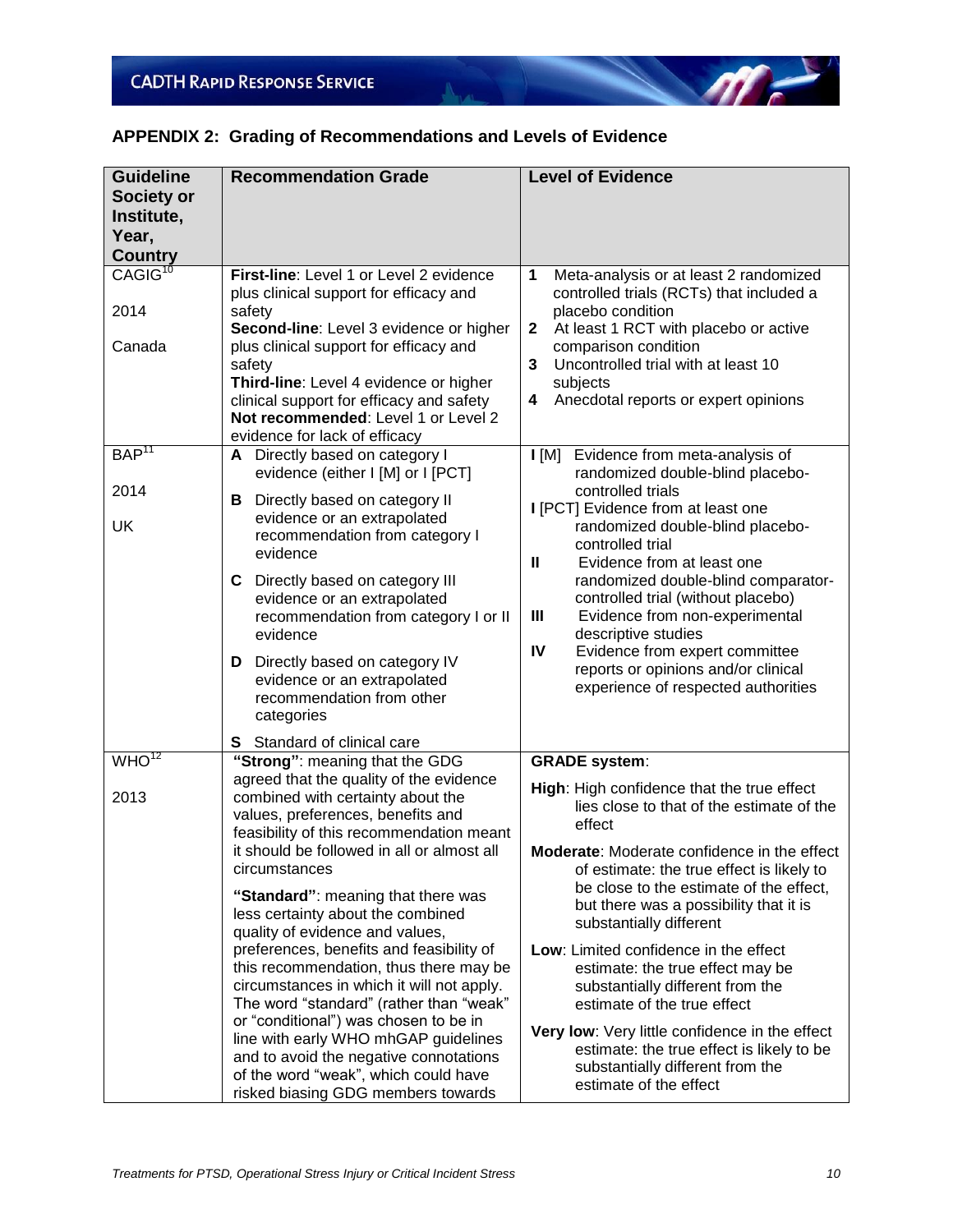| <b>Guideline</b><br>Society or<br>Institute,<br>Year,<br><b>Country</b> | <b>Recommendation Grade</b>                                                                                                                                                                                                                                                                      | <b>Level of Evidence</b>                                                                                                                                    |
|-------------------------------------------------------------------------|--------------------------------------------------------------------------------------------------------------------------------------------------------------------------------------------------------------------------------------------------------------------------------------------------|-------------------------------------------------------------------------------------------------------------------------------------------------------------|
|                                                                         | "strong" recommendations.                                                                                                                                                                                                                                                                        |                                                                                                                                                             |
| VA/DO <sup>13</sup><br>2010<br><b>USA</b>                               | A<br>A strong recommendation that the<br>clinicians provide the intervention<br>to eligible patients. Good evidence<br>was found that the intervention<br>improves important health                                                                                                              | At least one properly done<br>L<br>randomized controlled trial (RCT)<br>$II-1$<br>Well-designed controlled trial without<br>randomization                   |
|                                                                         | outcomes and concludes that<br>benefits substantially outweigh<br>harm.                                                                                                                                                                                                                          | $II-2$<br>Well-designed cohort or case-<br>controlled analytic study, preferably<br>from more than one source                                               |
|                                                                         | B<br>A recommendation that clinicians<br>provide (the service) to eligible<br>patients. A least fair evidence was                                                                                                                                                                                | $II-3$<br>Multiple time series evidence<br>with/without intervention, dramatic<br>results of uncontrolled experiment                                        |
|                                                                         | found that the intervention<br>improves health outcomes and<br>concludes that benefit outweigh<br>harm.                                                                                                                                                                                          | Ш<br>Opinion of respected authorities,<br>descriptive studies, case reports, and<br>expert committees                                                       |
|                                                                         | C<br>No recommendation for or against                                                                                                                                                                                                                                                            | <b>Overall Quality</b>                                                                                                                                      |
|                                                                         | the routine provision of the<br>intervention is made. At least fair                                                                                                                                                                                                                              | Good High grade evidence (I or II-1)<br>directly linked to health outcome                                                                                   |
|                                                                         | evidence was found that the<br>intervention can improve health<br>outcomes, but concludes that the<br>balance of benefits and harms is<br>too close to justify a general                                                                                                                         | High grade evidence (I or II-1) linked<br>Fair<br>to intermediate outcome or moderate<br>grade evidence (II-2 or II-3) directly<br>linked to health outcome |
|                                                                         | recommendation.<br>D<br>Recommendation is made against<br>routinely providing the intervention<br>to asymptomatic patients. At least<br>fair evidence was found that the<br>intervention is ineffective or that<br>harms outweigh benefits.                                                      | <b>Poor</b> Level III evidence or no linkage of<br>evidence to health outcome                                                                               |
|                                                                         | The conclusion is that evidence is<br>ı<br>insufficient to recommend for or<br>against routinely providing the<br>intervention. Evidence that the<br>intervention is effective is lacking,<br>of poor quality, or conflicting, and<br>the balance of benefits and harms<br>cannot be determined. |                                                                                                                                                             |
| AASM SPC <sup>14</sup>                                                  | A Assessment supported by a                                                                                                                                                                                                                                                                      | $\mathbf{1}$<br>High quality randomized clinical trials                                                                                                     |
| 2010                                                                    | substantial amount of high quality<br>(Level 1 or 2) evidence and/or based<br>on a consensus of clinical judgment                                                                                                                                                                                | with narrow confidence intervals<br>Low quality randomized clinical trials or<br>$\mathbf{2}$<br>high quality cohort studies                                |
| <b>USA</b>                                                              | <b>B</b> Assessment supported by sparse<br>high grade (Level 1 or 2) data or a<br>substantial amount of low-grade<br>(Level 3 or 4) data and/or clinical                                                                                                                                         | 3<br>Case-control studies<br>$\overline{\mathbf{4}}$<br>Case series or poor case-control studies<br>or poor cohort studies or case reports                  |

All and the United States

m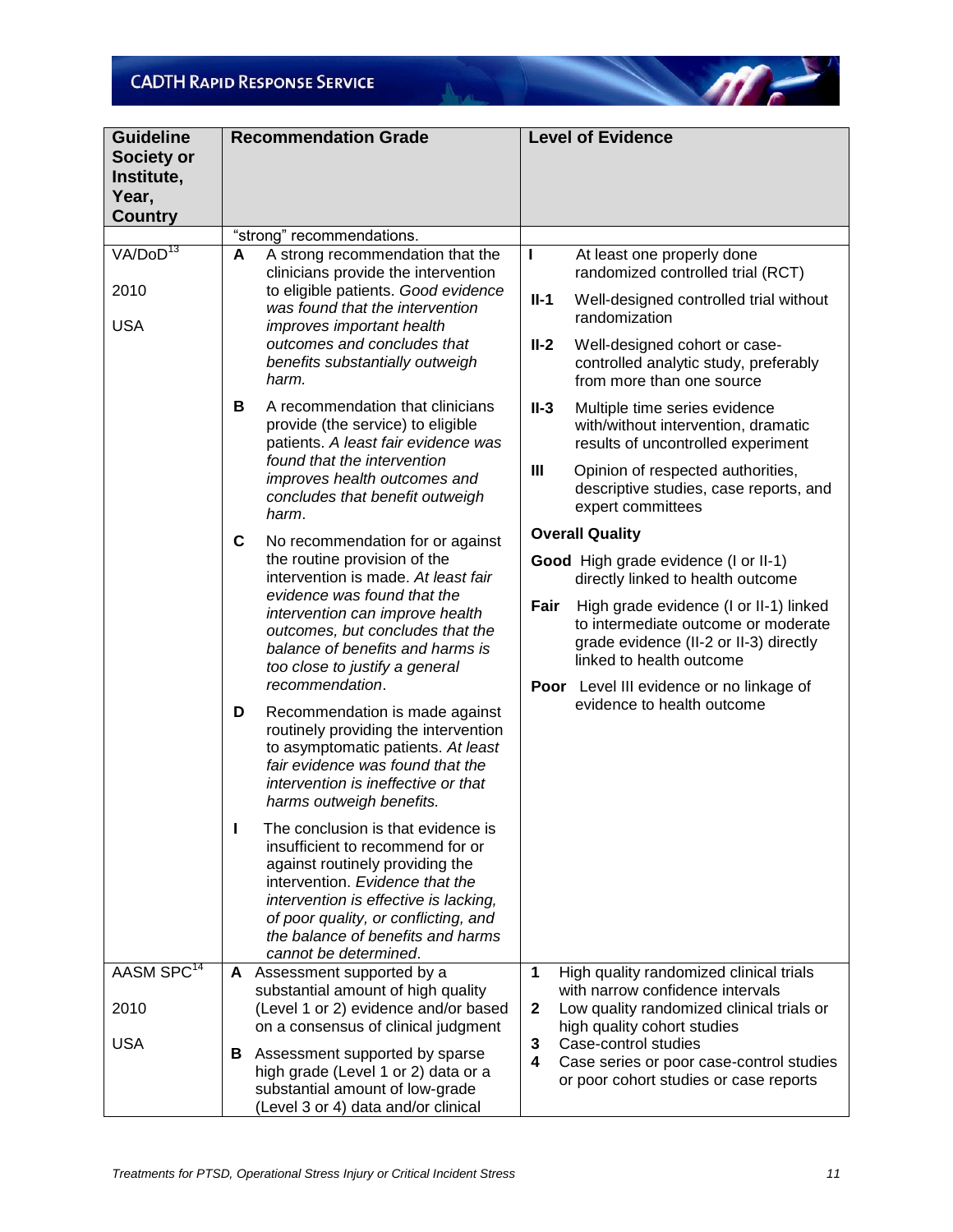| <b>Guideline</b><br><b>Society or</b><br>Institute,<br>Year,<br><b>Country</b> |              | <b>Recommendation Grade</b>                                                                                                                        |    | <b>Level of Evidence</b>                           |
|--------------------------------------------------------------------------------|--------------|----------------------------------------------------------------------------------------------------------------------------------------------------|----|----------------------------------------------------|
|                                                                                |              | consensus by the task force                                                                                                                        |    |                                                    |
|                                                                                | C.           | Assessment supported by low grade<br>data without the volume to<br>recommend more highly and likely<br>subject to revision with further<br>studies |    |                                                    |
| WFSBP <sup>15</sup>                                                            | 1            | Category A evidence and good                                                                                                                       | A  | Full evidence from controlled studies              |
| 2008                                                                           |              | risk-benefit ratio                                                                                                                                 | B  | Limited positive evidence from                     |
|                                                                                | $\mathbf{2}$ | Category A evidence and moderate<br>risk-benefit ratio                                                                                             |    | controlled studies                                 |
| Multi countries                                                                |              |                                                                                                                                                    | C. | Evidence from uncontrolled studies                 |
|                                                                                | 3            | Category B evidence                                                                                                                                |    | (C1), case reports (C2), or expert<br>opinion (C3) |
|                                                                                | 4            | Category C evidence                                                                                                                                |    |                                                    |
|                                                                                | 5            | Category D evidence                                                                                                                                | D  | Inconsistent results                               |
|                                                                                |              |                                                                                                                                                    | Е  | Negative evidence                                  |
|                                                                                |              |                                                                                                                                                    | F  | Lack of evidence                                   |

A.

 $\mathscr{M}$ 

BAP = The British Association for Psychopharmacology; CAGIG = Canadian Anxiety Guidelines Initiative Group; GDG = guideline development group; mhGAP = mental health GAP Action Program; VA/DoD = Veterans Health Administration, Department of Defense; WFSBP = World Federation of Society of Biological Psychiatry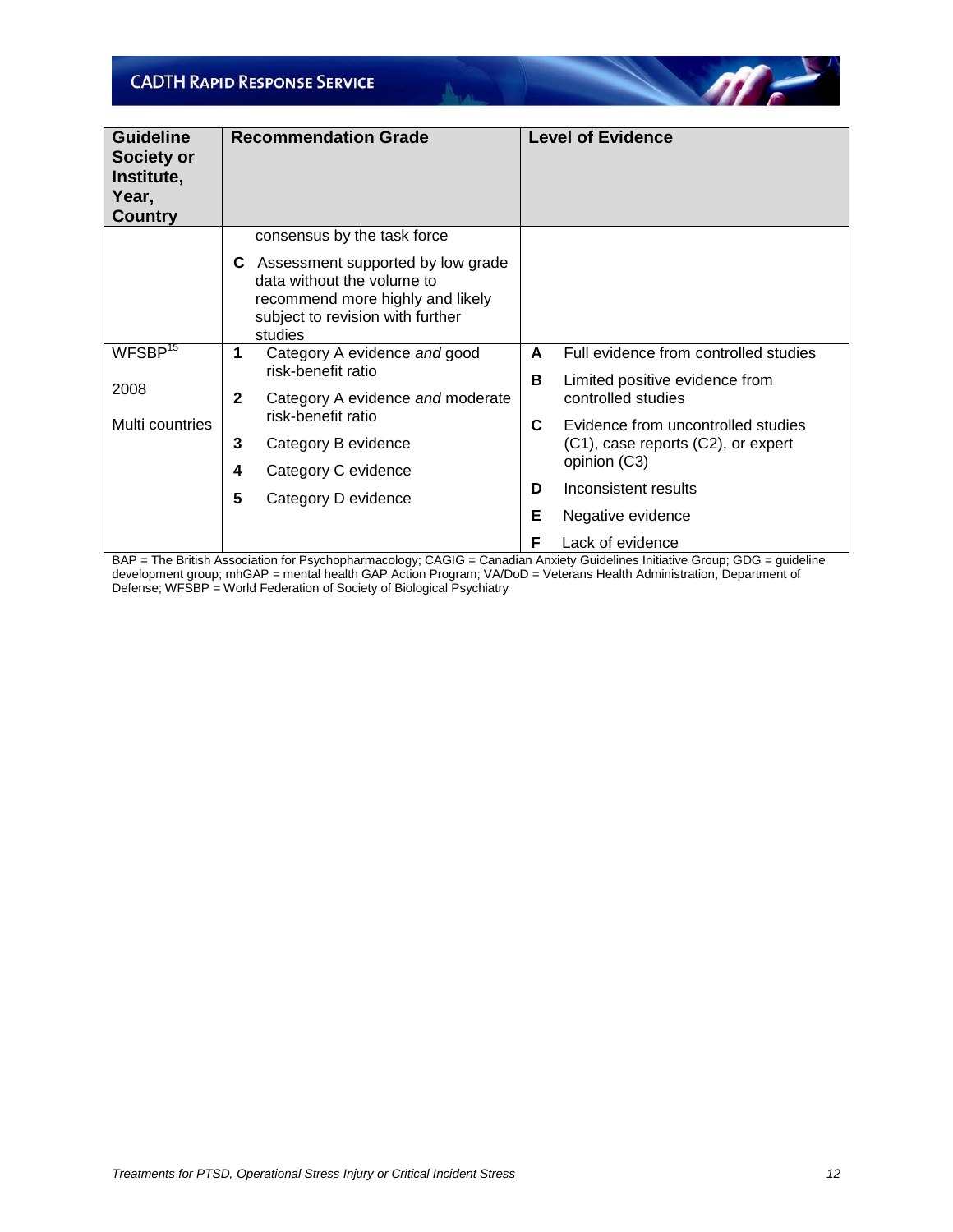

|  |  |  | APPENDIX 3: Summary of Study Strengths and Limitations - Guidelines |  |  |
|--|--|--|---------------------------------------------------------------------|--|--|
|--|--|--|---------------------------------------------------------------------|--|--|

All and the United States

| <b>First Author,</b>    | <b>Strengths</b>                                                       | <b>Limitations</b>                                   |
|-------------------------|------------------------------------------------------------------------|------------------------------------------------------|
| <b>Publication Year</b> |                                                                        |                                                      |
| CAGIG <sup>10</sup>     | Scope and purpose                                                      | Rigour of development                                |
|                         | • Objectives and target patients                                       | • A procedure for updating the guideline             |
| 2014                    | population were explicit                                               | is not provided                                      |
|                         | • The health question covered by the                                   | <b>Applicability</b>                                 |
| Canada                  | guidelines is specifically described                                   | • The guidelines does not provide advice             |
|                         | • The population to whom the                                           | and/or tools on how the                              |
|                         | guidelines is meant to apply is<br>specifically described              | recommendations can be put into<br>practice          |
|                         | Stakeholder involvement                                                | • The guideline does not describes                   |
|                         | • The guideline development group                                      | facilitators and barriers to its application         |
|                         | includes individuals from all                                          | • The potential resource implications of             |
|                         | relevant professional groups                                           | applying the recommendations have                    |
|                         | • The views and preferences of the                                     | not been considered                                  |
|                         | target population have been sought                                     | • The guideline does not present                     |
|                         | • The target users of the guideline                                    | monitoring and/or auditing criteria                  |
|                         | are clearly defined                                                    | Editorial independence                               |
|                         | Rigour of development                                                  | • It is unclear if the views of the funding          |
|                         | • Systematic methods were used to                                      | body have influenced the content of the<br>guideline |
|                         | search for evidence<br>• The criteria for selecting the                |                                                      |
|                         | evidence are clearly described                                         |                                                      |
|                         | • The strengths and limitations of the                                 |                                                      |
|                         | body of evidence are clearly                                           |                                                      |
|                         | described                                                              |                                                      |
|                         | • The methods of formulating the                                       |                                                      |
|                         | recommendations are clearly                                            |                                                      |
|                         | described                                                              |                                                      |
|                         | • The health benefits, side effects,                                   |                                                      |
|                         | and risks have been considered in                                      |                                                      |
|                         | formulating the recommendations<br>• There is an explicit link between |                                                      |
|                         | the recommendations and the                                            |                                                      |
|                         | supporting evidence                                                    |                                                      |
|                         | • The guideline has been externally                                    |                                                      |
|                         | reviewed by experts prior to its                                       |                                                      |
|                         | publication                                                            |                                                      |
|                         | Clarity of recommendation                                              |                                                      |
|                         | • The recommendations are specific                                     |                                                      |
|                         | and unambiguous                                                        |                                                      |
|                         | • The different options for                                            |                                                      |
|                         | management of the condition or<br>health issue are clearly presented   |                                                      |
|                         | • Key recommendations are easily                                       |                                                      |
|                         | identified                                                             |                                                      |
|                         | <b>Editorial independence</b>                                          |                                                      |
|                         | • Competing interests of guideline                                     |                                                      |
|                         | development group members have                                         |                                                      |
|                         | been recorded and addressed                                            |                                                      |
|                         |                                                                        |                                                      |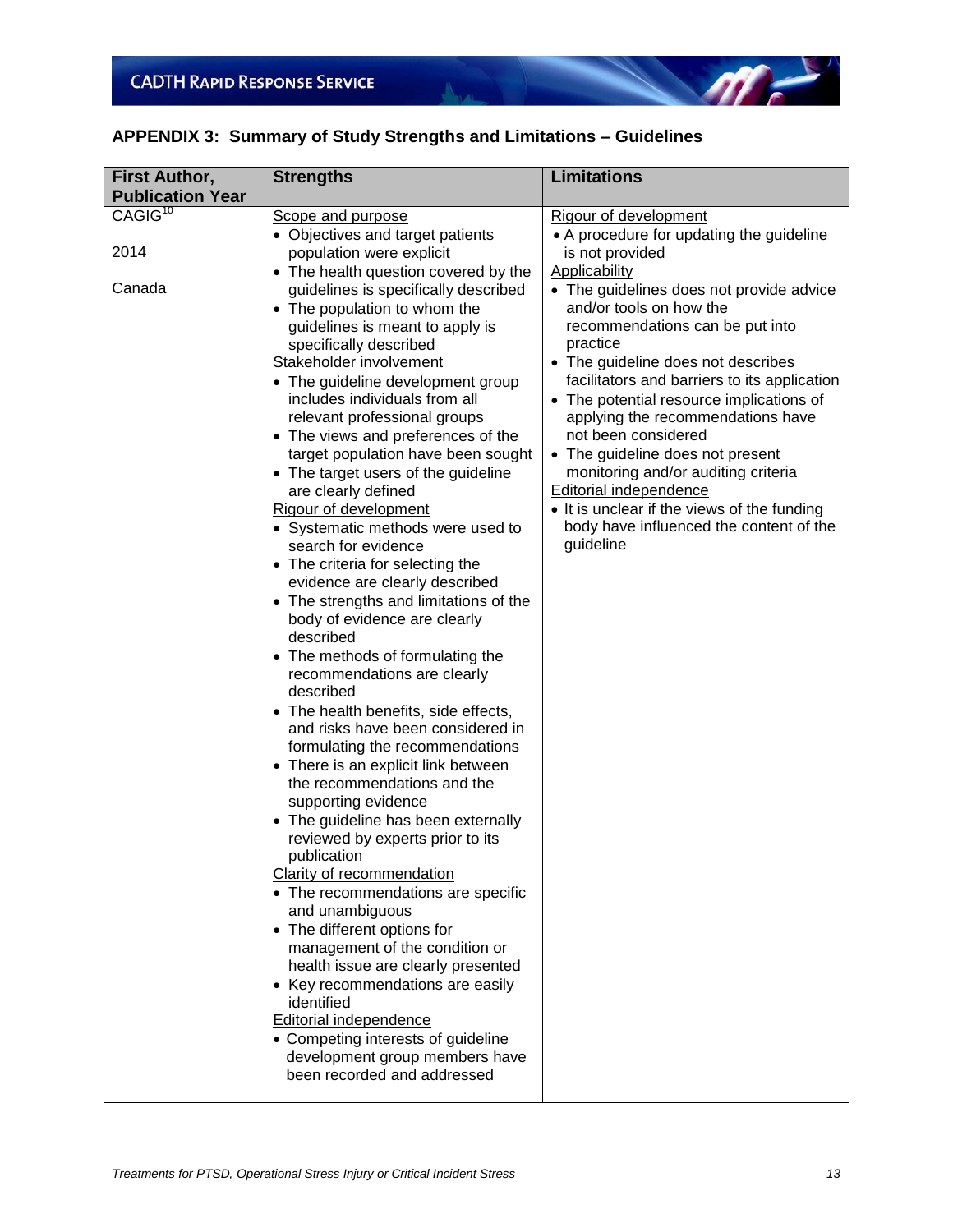| <b>First Author,</b><br><b>Publication Year</b> | <b>Strengths</b>                               | <b>Limitations</b>                           |
|-------------------------------------------------|------------------------------------------------|----------------------------------------------|
| BAP <sup>11</sup>                               | Scope and purpose                              | Rigour of development                        |
|                                                 | • Objectives and target patients               | • A procedure for updating the guideline     |
| 2014                                            | population were explicit                       | is not provided                              |
|                                                 | • The health question covered by the           | <b>Applicability</b>                         |
| UK                                              | guidelines is specifically described           | • The guidelines does not provide advice     |
|                                                 | • The population to whom the                   | and/or tools on how the                      |
|                                                 | guidelines is meant to apply is                | recommendations can be put into              |
|                                                 | specifically described                         | practice                                     |
|                                                 | Stakeholder involvement                        | • The guideline does not describes           |
|                                                 | • The guideline development group              | facilitators and barriers to its application |
|                                                 | includes individuals from all                  | • The potential resource implications of     |
|                                                 | relevant professional groups                   | applying the recommendations have            |
|                                                 | • The views and preferences of the             | not been considered                          |
|                                                 | target population have been sought             | • The guideline does not present             |
|                                                 | • The target users of the guideline            | monitoring and/or auditing criteria          |
|                                                 | are clearly defined                            |                                              |
|                                                 | Rigour of development                          |                                              |
|                                                 | • Systematic methods were used to              |                                              |
|                                                 | search for evidence                            |                                              |
|                                                 | • The criteria for selecting the               |                                              |
|                                                 | evidence are clearly described                 |                                              |
|                                                 | • The strengths and limitations of the         |                                              |
|                                                 | body of evidence are clearly<br>described      |                                              |
|                                                 | • The methods of formulating the               |                                              |
|                                                 | recommendations are clearly                    |                                              |
|                                                 | described                                      |                                              |
|                                                 | • The health benefits, side effects,           |                                              |
|                                                 | and risks have been considered in              |                                              |
|                                                 | formulating the recommendations                |                                              |
|                                                 | • There is an explicit link between            |                                              |
|                                                 | the recommendations and the                    |                                              |
|                                                 | supporting evidence                            |                                              |
|                                                 | • The guideline has been externally            |                                              |
|                                                 | reviewed by experts prior to its               |                                              |
|                                                 | publication                                    |                                              |
|                                                 | <b>Clarity of recommendation</b>               |                                              |
|                                                 | • The recommendations are specific             |                                              |
|                                                 | and unambiguous<br>• The different options for |                                              |
|                                                 | management of the condition or                 |                                              |
|                                                 | health issue are clearly presented             |                                              |
|                                                 | • Key recommendations are easily               |                                              |
|                                                 | identified                                     |                                              |
|                                                 | <b>Editorial independence</b>                  |                                              |
|                                                 | • The views of the funding body have           |                                              |
|                                                 | not influenced the content of the              |                                              |
|                                                 | guideline                                      |                                              |
|                                                 | • Competing interests of guideline             |                                              |
|                                                 | development group members have                 |                                              |
|                                                 | been recorded and addressed                    |                                              |
|                                                 |                                                |                                              |

All and the United States

 $\sqrt{m}$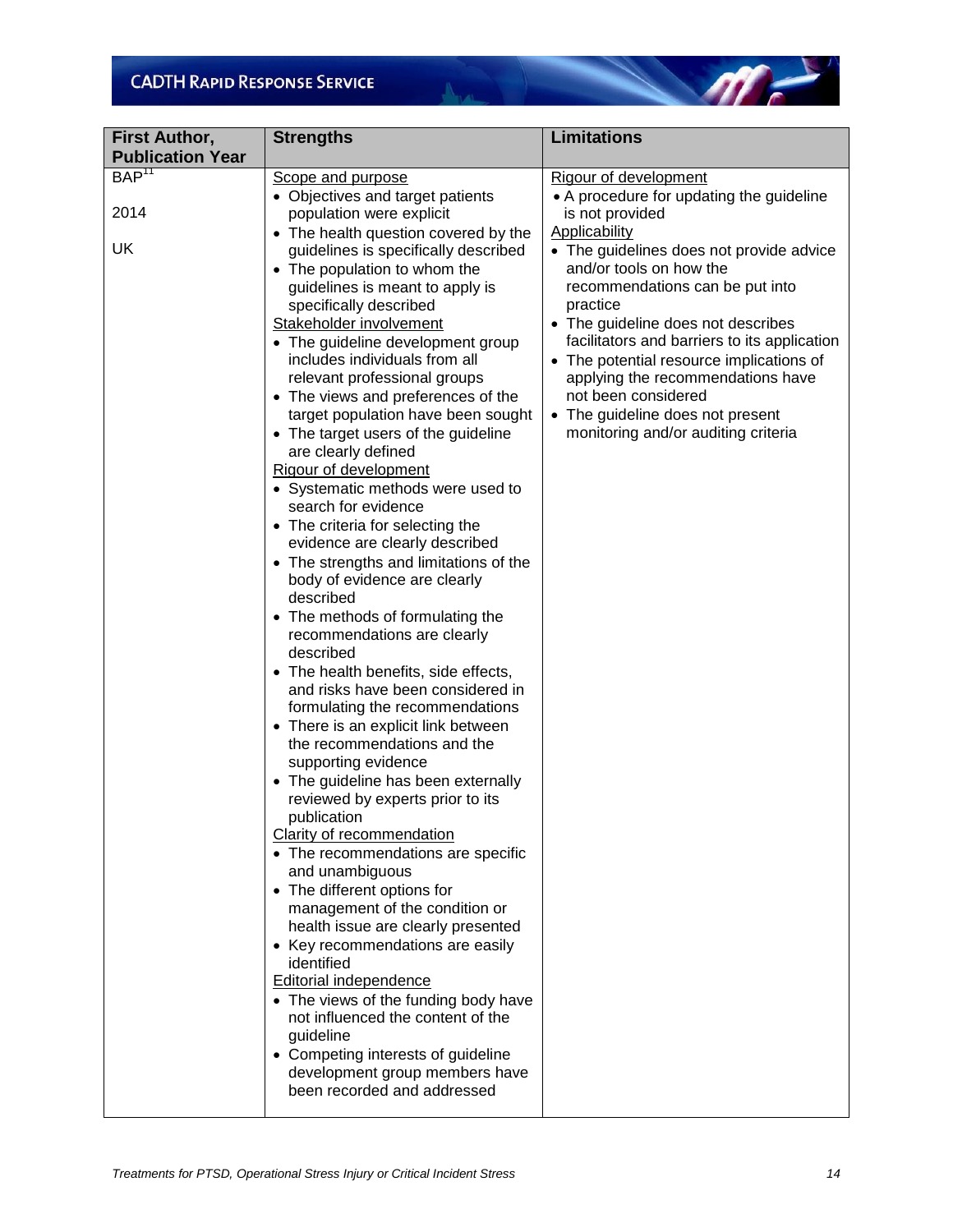| <b>First Author,</b>    | <b>Strengths</b>                                                          | Limitations |
|-------------------------|---------------------------------------------------------------------------|-------------|
| <b>Publication Year</b> |                                                                           |             |
| WHO <sup>12</sup>       | Scope and purpose                                                         |             |
|                         | • Objectives and target patients                                          |             |
| 2013                    | population were explicit                                                  |             |
|                         | • The health question covered by the                                      |             |
|                         | guidelines is specifically described                                      |             |
|                         | • The population to whom the                                              |             |
|                         | guidelines is meant to apply is                                           |             |
|                         | specifically described                                                    |             |
|                         | Stakeholder involvement                                                   |             |
|                         | • The guideline development group<br>includes individuals from all        |             |
|                         | relevant professional groups                                              |             |
|                         | • The views and preferences of the                                        |             |
|                         | target population have been sought                                        |             |
|                         | • The target users of the guideline                                       |             |
|                         | are clearly defined                                                       |             |
|                         | Rigour of development                                                     |             |
|                         | • Systematic methods were used to                                         |             |
|                         | search for evidence                                                       |             |
|                         | • The criteria for selecting the                                          |             |
|                         | evidence are clearly described                                            |             |
|                         | • The strengths and limitations of the                                    |             |
|                         | body of evidence are clearly                                              |             |
|                         | described                                                                 |             |
|                         | • The methods of formulating the                                          |             |
|                         | recommendations are clearly                                               |             |
|                         | described                                                                 |             |
|                         | • The health benefits, side effects,<br>and risks have been considered in |             |
|                         | formulating the recommendations                                           |             |
|                         | • There is an explicit link between                                       |             |
|                         | the recommendations and the                                               |             |
|                         | supporting evidence                                                       |             |
|                         | • The guideline has been externally                                       |             |
|                         | reviewed by experts prior to its                                          |             |
|                         | publication                                                               |             |
|                         | • A procedure for updating the                                            |             |
|                         | guideline is provided                                                     |             |
|                         | <b>Applicability</b>                                                      |             |
|                         | • The guidelines provides advice                                          |             |
|                         | and/or tools on how the                                                   |             |
|                         | recommendations can be put into                                           |             |
|                         | practice<br>• The guideline describes facilitators                        |             |
|                         | and barriers to its application                                           |             |
|                         | • The potential resource implications                                     |             |
|                         | of applying the recommendations                                           |             |
|                         | have been considered                                                      |             |
|                         | • The guideline presents monitoring                                       |             |
|                         | and/or auditing criteria                                                  |             |
|                         | Clarity of recommendation                                                 |             |
|                         | • The recommendations are specific                                        |             |

All and the United States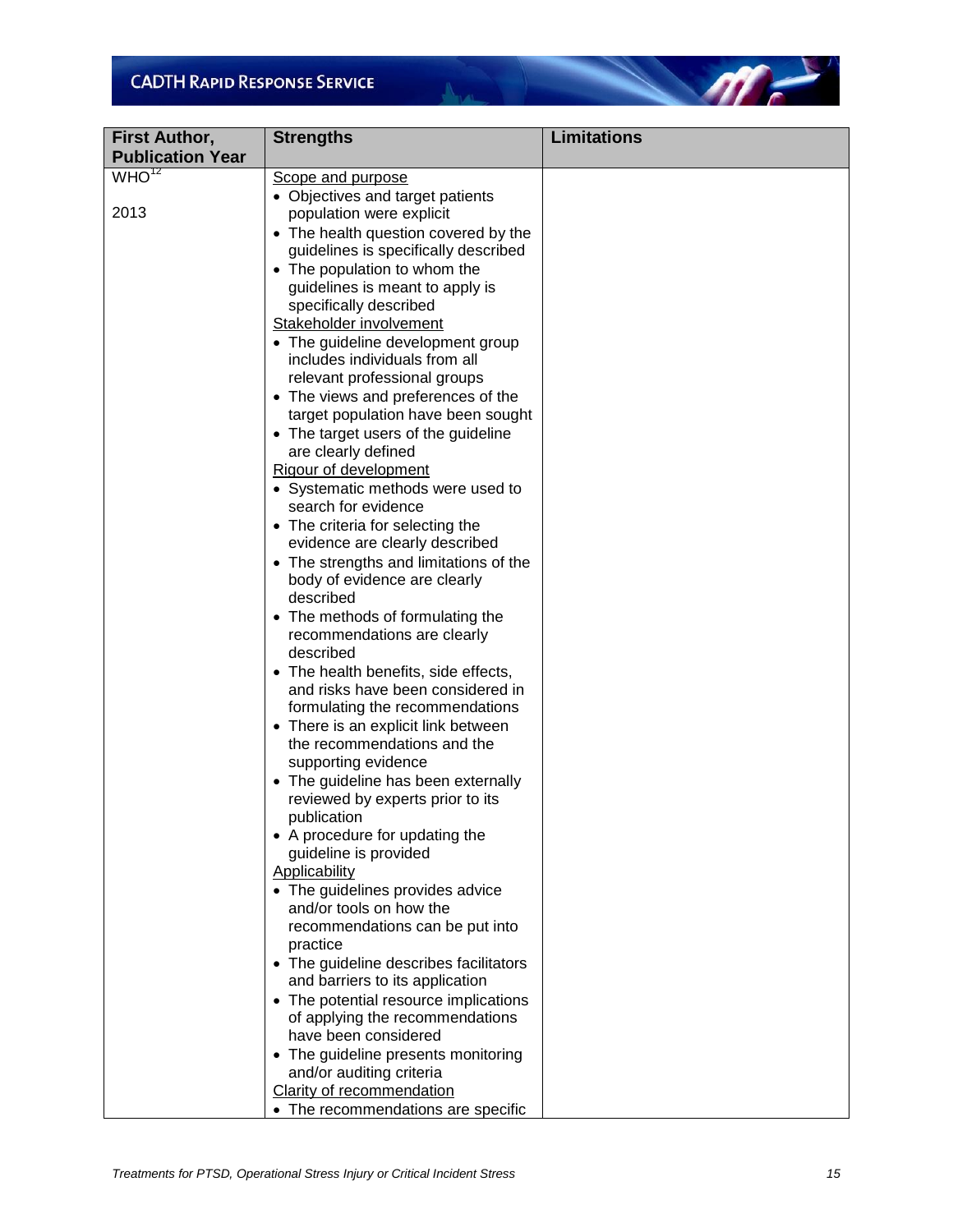| <b>First Author,</b>    | <b>Strengths</b>                                                                                                                                                                                                                                                                                                                                                                                                                                                                                                                                                                                                                                                                                                                                                                                                                                                                                                                                                                                                                                                                                                                                         | <b>Limitations</b>                                                                                                   |
|-------------------------|----------------------------------------------------------------------------------------------------------------------------------------------------------------------------------------------------------------------------------------------------------------------------------------------------------------------------------------------------------------------------------------------------------------------------------------------------------------------------------------------------------------------------------------------------------------------------------------------------------------------------------------------------------------------------------------------------------------------------------------------------------------------------------------------------------------------------------------------------------------------------------------------------------------------------------------------------------------------------------------------------------------------------------------------------------------------------------------------------------------------------------------------------------|----------------------------------------------------------------------------------------------------------------------|
| <b>Publication Year</b> |                                                                                                                                                                                                                                                                                                                                                                                                                                                                                                                                                                                                                                                                                                                                                                                                                                                                                                                                                                                                                                                                                                                                                          |                                                                                                                      |
|                         | and unambiguous<br>• The different options for<br>management of the condition or<br>health issue are clearly presented<br>• Key recommendations are easily<br>identified<br><b>Editorial independence</b><br>• The views of the funding body have<br>not influenced the content of the<br>guideline<br>• Competing interests of guideline<br>development group members have<br>been recorded and addressed                                                                                                                                                                                                                                                                                                                                                                                                                                                                                                                                                                                                                                                                                                                                               |                                                                                                                      |
| VA/DoD <sup>13</sup>    | Scope and purpose                                                                                                                                                                                                                                                                                                                                                                                                                                                                                                                                                                                                                                                                                                                                                                                                                                                                                                                                                                                                                                                                                                                                        | <b>Editorial independence</b>                                                                                        |
| 2010                    | • Objectives and target patients<br>population were explicit                                                                                                                                                                                                                                                                                                                                                                                                                                                                                                                                                                                                                                                                                                                                                                                                                                                                                                                                                                                                                                                                                             | • It is unclear if the views of the funding<br>body have influenced the content of the                               |
| <b>USA</b>              | • The health question covered by the<br>guidelines is specifically described<br>• The population to whom the<br>guidelines is meant to apply is<br>specifically described<br>Stakeholder involvement<br>• The guideline development group<br>includes individuals from all<br>relevant professional groups<br>• The views and preferences of the<br>target population have been sought<br>• The target users of the guideline<br>are clearly defined<br>Rigour of development<br>• Systematic methods were used to<br>search for evidence<br>• The criteria for selecting the<br>evidence are clearly described<br>• The strengths and limitations of the<br>body of evidence are clearly<br>described<br>• The methods of formulating the<br>recommendations are clearly<br>described<br>• The health benefits, side effects,<br>and risks have been considered in<br>formulating the recommendations<br>• There is an explicit link between<br>the recommendations and the<br>supporting evidence<br>• The guideline has been externally<br>reviewed by experts prior to its<br>publication<br>• A procedure for updating the<br>guideline is provided | guideline<br>• Competing interests of guideline<br>development group members have not<br>been recorded and addressed |

All and the United States

 $\sqrt{m}$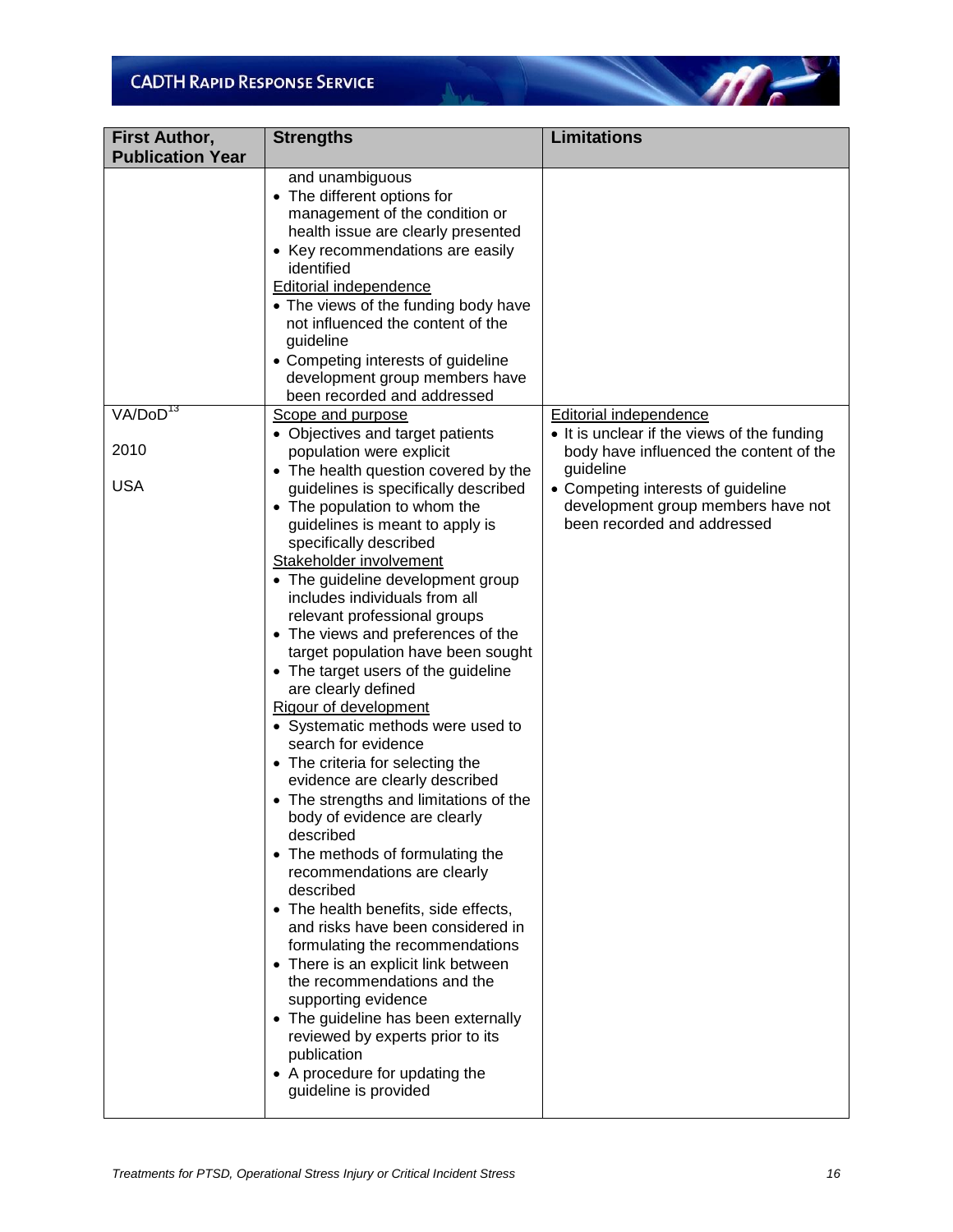| <b>First Author,</b>    | <b>Strengths</b>                                                                                                                                                                                                                                                                                                                                                                                                                                                                                                                                                                                                                                                                                                                                                                                                                                                                                                                                                             | <b>Limitations</b>                                                                                                                                                                                                                                                                                                                                                                                                                                                                                                                            |
|-------------------------|------------------------------------------------------------------------------------------------------------------------------------------------------------------------------------------------------------------------------------------------------------------------------------------------------------------------------------------------------------------------------------------------------------------------------------------------------------------------------------------------------------------------------------------------------------------------------------------------------------------------------------------------------------------------------------------------------------------------------------------------------------------------------------------------------------------------------------------------------------------------------------------------------------------------------------------------------------------------------|-----------------------------------------------------------------------------------------------------------------------------------------------------------------------------------------------------------------------------------------------------------------------------------------------------------------------------------------------------------------------------------------------------------------------------------------------------------------------------------------------------------------------------------------------|
| <b>Publication Year</b> |                                                                                                                                                                                                                                                                                                                                                                                                                                                                                                                                                                                                                                                                                                                                                                                                                                                                                                                                                                              |                                                                                                                                                                                                                                                                                                                                                                                                                                                                                                                                               |
|                         | <b>Applicability</b><br>• The guidelines provides advice<br>and/or tools on how the<br>recommendations can be put into<br>practice<br>• The guideline describes facilitators<br>and barriers to its application<br>• The potential resource implications<br>of applying the recommendations<br>have been considered<br>• The guideline presents monitoring<br>and/or auditing criteria<br>Clarity of recommendation<br>• The recommendations are specific<br>and unambiguous<br>• The different options for<br>management of the condition or<br>health issue are clearly presented<br>• Key recommendations are easily                                                                                                                                                                                                                                                                                                                                                      |                                                                                                                                                                                                                                                                                                                                                                                                                                                                                                                                               |
| AASM SPC <sup>14</sup>  | identified<br>Scope and purpose                                                                                                                                                                                                                                                                                                                                                                                                                                                                                                                                                                                                                                                                                                                                                                                                                                                                                                                                              | Rigour of development                                                                                                                                                                                                                                                                                                                                                                                                                                                                                                                         |
|                         | • Objectives and target patients                                                                                                                                                                                                                                                                                                                                                                                                                                                                                                                                                                                                                                                                                                                                                                                                                                                                                                                                             | • A procedure for updating the guideline                                                                                                                                                                                                                                                                                                                                                                                                                                                                                                      |
| 2010                    | population were explicit                                                                                                                                                                                                                                                                                                                                                                                                                                                                                                                                                                                                                                                                                                                                                                                                                                                                                                                                                     | is not provided                                                                                                                                                                                                                                                                                                                                                                                                                                                                                                                               |
| <b>USA</b>              | • The health question covered by the<br>guidelines is specifically described<br>• The population to whom the<br>guidelines is meant to apply is<br>specifically described<br>Stakeholder involvement<br>• The guideline development group<br>includes individuals from all<br>relevant professional groups<br>• The views and preferences of the<br>target population have been sought<br>• The target users of the guideline<br>are clearly defined<br>Rigour of development<br>• Systematic methods were used to<br>search for evidence<br>• The criteria for selecting the<br>evidence are clearly described<br>• The strengths and limitations of the<br>body of evidence are clearly<br>described<br>• The methods of formulating the<br>recommendations are clearly<br>described<br>• The health benefits, side effects,<br>and risks have been considered in<br>formulating the recommendations<br>• There is an explicit link between<br>the recommendations and the | Applicability<br>• The guidelines does not provide advice<br>and/or tools on how the<br>recommendations can be put into<br>practice<br>• The guideline does not describes<br>facilitators and barriers to its application<br>• The potential resource implications of<br>applying the recommendations have<br>not been considered<br>• The guideline does not present<br>monitoring and/or auditing criteria<br>Editorial independence<br>• It is unclear if the views of the funding<br>body have influenced the content of the<br>guideline |

All and the United States

m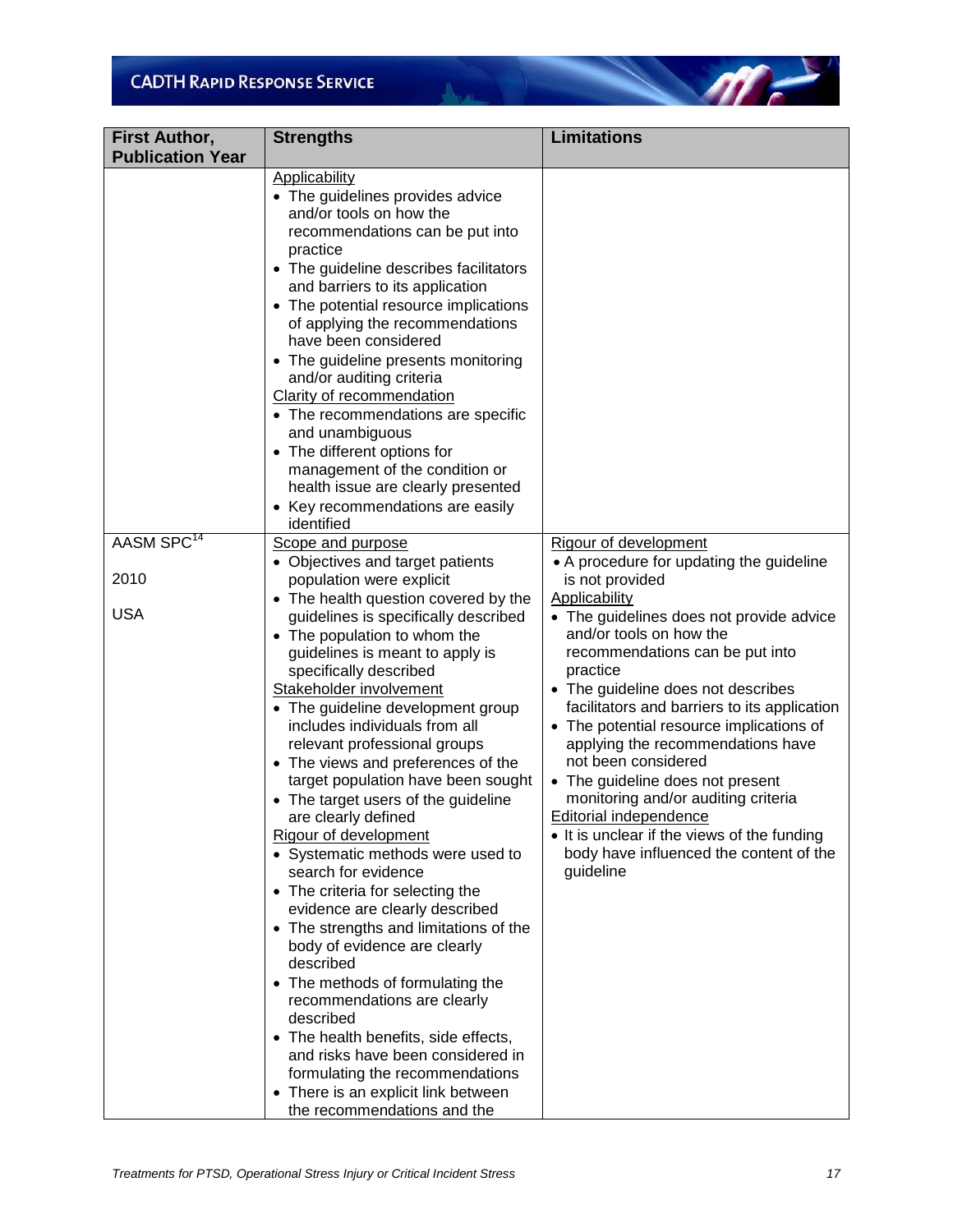| <b>First Author,</b>    | <b>Strengths</b>                                                                                                                                                                                                                                                                                                                                                                                                                                                                                                                                                                                                                                                                                                                                                                                                                                                 | <b>Limitations</b>                                                                                                                                                                                                                                                                                                                                                                                                                                                                                                                  |
|-------------------------|------------------------------------------------------------------------------------------------------------------------------------------------------------------------------------------------------------------------------------------------------------------------------------------------------------------------------------------------------------------------------------------------------------------------------------------------------------------------------------------------------------------------------------------------------------------------------------------------------------------------------------------------------------------------------------------------------------------------------------------------------------------------------------------------------------------------------------------------------------------|-------------------------------------------------------------------------------------------------------------------------------------------------------------------------------------------------------------------------------------------------------------------------------------------------------------------------------------------------------------------------------------------------------------------------------------------------------------------------------------------------------------------------------------|
| <b>Publication Year</b> |                                                                                                                                                                                                                                                                                                                                                                                                                                                                                                                                                                                                                                                                                                                                                                                                                                                                  |                                                                                                                                                                                                                                                                                                                                                                                                                                                                                                                                     |
|                         | supporting evidence<br>• The guideline has been externally<br>reviewed by experts prior to its<br>publication<br>Clarity of recommendation<br>• The recommendations are specific<br>and unambiguous<br>• The different options for<br>management of the condition or<br>health issue are clearly presented<br>• Key recommendations are easily<br>identified<br>Editorial independence<br>• Competing interests of guideline<br>development group members have<br>been recorded and addressed                                                                                                                                                                                                                                                                                                                                                                    |                                                                                                                                                                                                                                                                                                                                                                                                                                                                                                                                     |
| WFSBP <sup>15</sup>     | Scope and purpose                                                                                                                                                                                                                                                                                                                                                                                                                                                                                                                                                                                                                                                                                                                                                                                                                                                | Stakeholder involvement                                                                                                                                                                                                                                                                                                                                                                                                                                                                                                             |
| 2008                    | • Objectives and target patients<br>population were explicit                                                                                                                                                                                                                                                                                                                                                                                                                                                                                                                                                                                                                                                                                                                                                                                                     | • The views and preferences of the<br>target population have not been sought                                                                                                                                                                                                                                                                                                                                                                                                                                                        |
|                         | • The health question covered by the                                                                                                                                                                                                                                                                                                                                                                                                                                                                                                                                                                                                                                                                                                                                                                                                                             | • The target users of the guideline are                                                                                                                                                                                                                                                                                                                                                                                                                                                                                             |
| Multi countries         | guidelines is specifically described                                                                                                                                                                                                                                                                                                                                                                                                                                                                                                                                                                                                                                                                                                                                                                                                                             | not clearly defined                                                                                                                                                                                                                                                                                                                                                                                                                                                                                                                 |
|                         | • The population to whom the                                                                                                                                                                                                                                                                                                                                                                                                                                                                                                                                                                                                                                                                                                                                                                                                                                     | Rigour of development                                                                                                                                                                                                                                                                                                                                                                                                                                                                                                               |
|                         | guidelines is meant to apply is                                                                                                                                                                                                                                                                                                                                                                                                                                                                                                                                                                                                                                                                                                                                                                                                                                  | • A procedure for updating the guideline<br>is not provided                                                                                                                                                                                                                                                                                                                                                                                                                                                                         |
|                         | specifically described<br>Stakeholder involvement                                                                                                                                                                                                                                                                                                                                                                                                                                                                                                                                                                                                                                                                                                                                                                                                                | <b>Applicability</b>                                                                                                                                                                                                                                                                                                                                                                                                                                                                                                                |
|                         | • The guideline development group<br>includes individuals from all<br>relevant professional groups<br>Rigour of development<br>• Systematic methods were used to<br>search for evidence<br>• The criteria for selecting the<br>evidence are clearly described<br>• The strengths and limitations of the<br>body of evidence are clearly<br>described<br>• The methods of formulating the<br>recommendations are clearly<br>described<br>• The health benefits, side effects,<br>and risks have been considered in<br>formulating the recommendations<br>• There is an explicit link between<br>the recommendations and the<br>supporting evidence<br>• The guideline has been externally<br>reviewed by experts prior to its<br>publication<br>Clarity of recommendation<br>• The recommendations are specific<br>and unambiguous<br>• The different options for | • The guidelines does not provide advice<br>and/or tools on how the<br>recommendations can be put into<br>practice<br>• The guideline does not describes<br>facilitators and barriers to its application<br>• The potential resource implications of<br>applying the recommendations have<br>not been considered<br>• The guideline does not present<br>monitoring and/or auditing criteria<br><b>Editorial independence</b><br>• It is unclear if the views of the funding<br>body have influenced the content of the<br>guideline |

All and the United States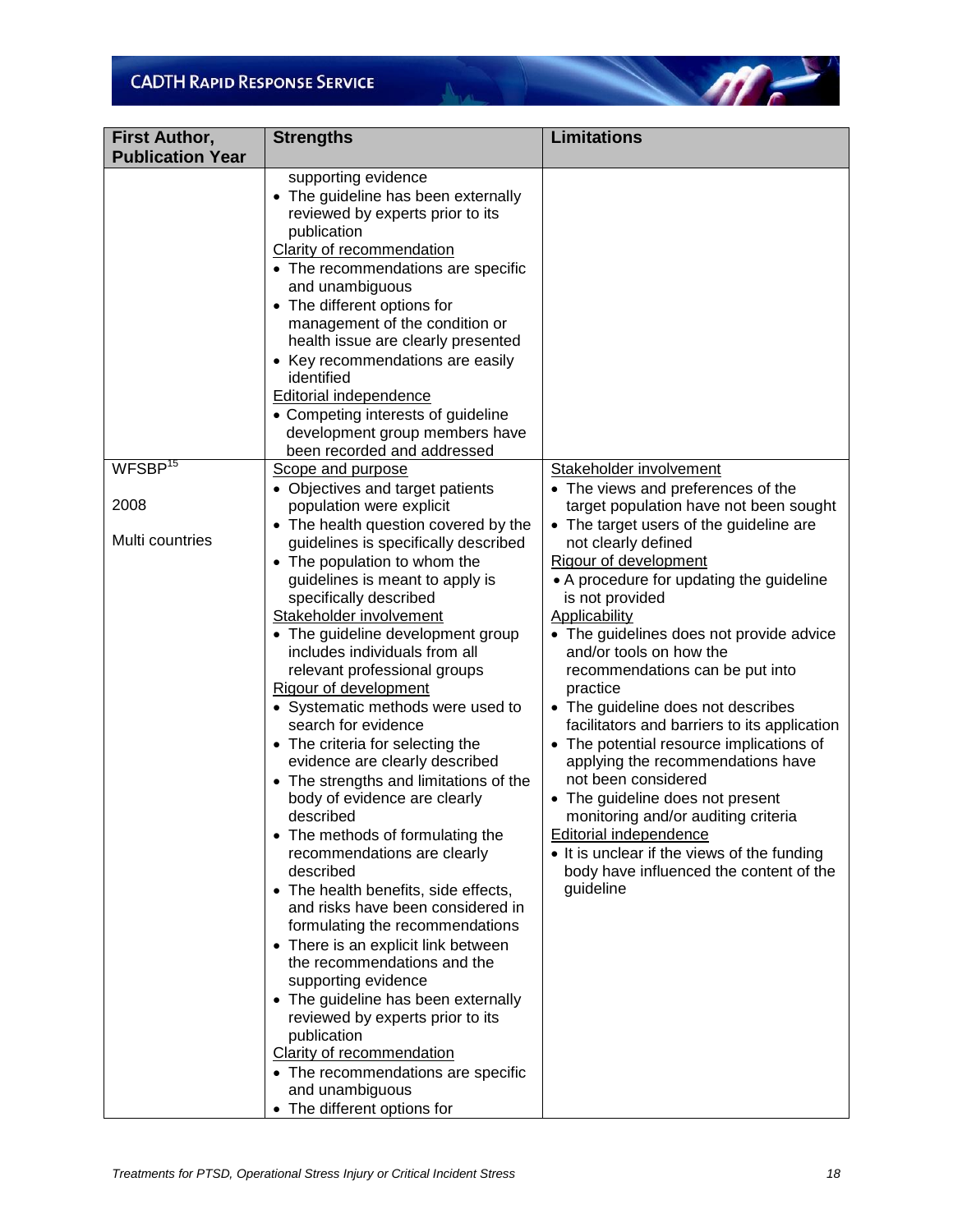| <b>First Author,</b><br><b>Publication Year</b> | <b>Strengths</b>                                                                                                                                                                                                                                        | <b>Limitations</b> |
|-------------------------------------------------|---------------------------------------------------------------------------------------------------------------------------------------------------------------------------------------------------------------------------------------------------------|--------------------|
|                                                 | management of the condition or<br>health issue are clearly presented<br>• Key recommendations are easily<br>identified<br>Editorial independence<br>• Competing interests of guideline<br>development group members have<br>been recorded and addressed |                    |

All and the United States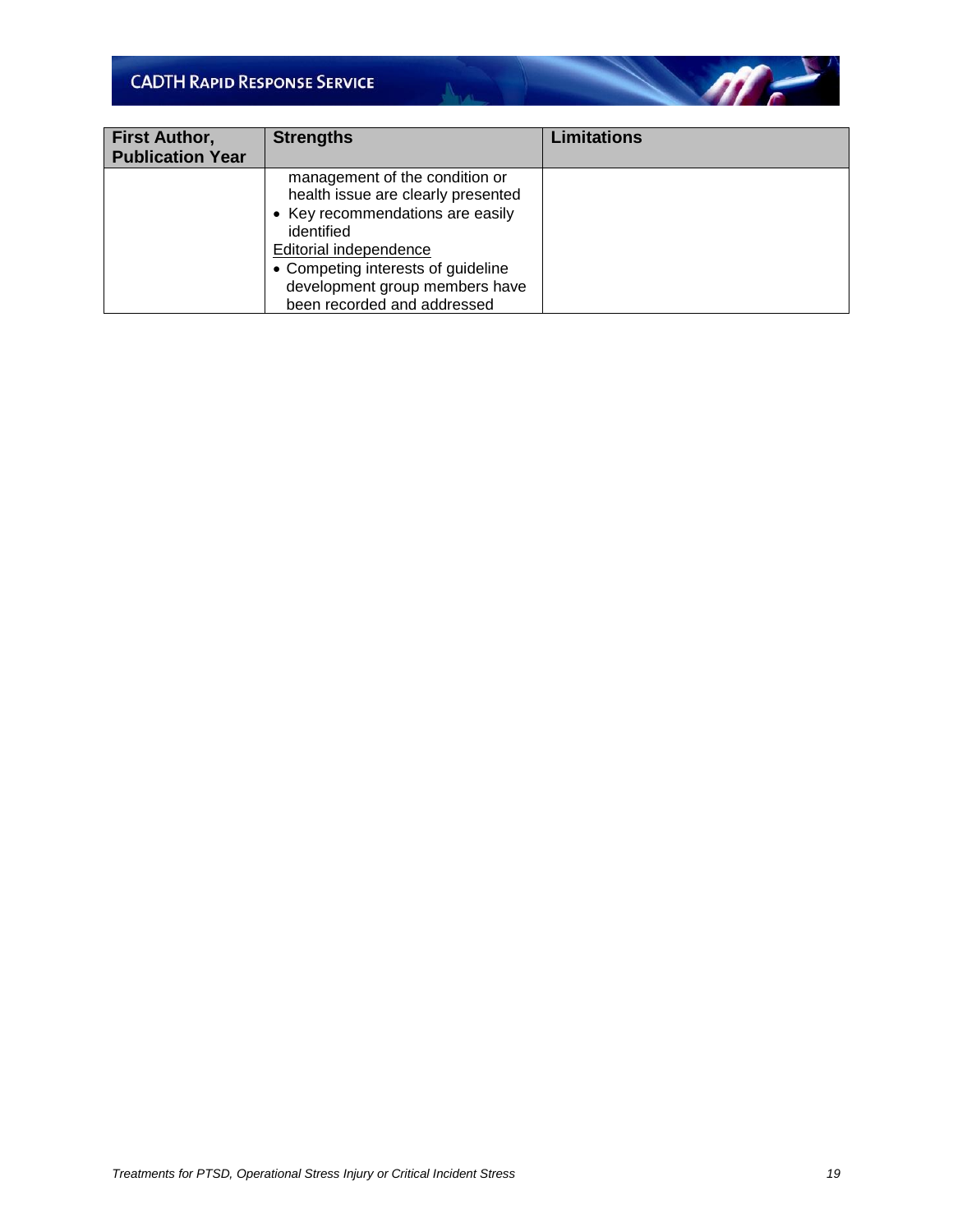#### **APPENDIX 4: Guideline Recommendations**

| Summary of Recommendations from Included Guidelines for PTSD Treatment |                                                                                                                                                                                                                                                                                                                                                                                                                                                                                                                                                                                                                                                                                                                                                                                                                                                                                                                                                                                                                                                                                                                                                                           |  |
|------------------------------------------------------------------------|---------------------------------------------------------------------------------------------------------------------------------------------------------------------------------------------------------------------------------------------------------------------------------------------------------------------------------------------------------------------------------------------------------------------------------------------------------------------------------------------------------------------------------------------------------------------------------------------------------------------------------------------------------------------------------------------------------------------------------------------------------------------------------------------------------------------------------------------------------------------------------------------------------------------------------------------------------------------------------------------------------------------------------------------------------------------------------------------------------------------------------------------------------------------------|--|
| <b>Guideline</b>                                                       | Recommendations [grade of recommendation]                                                                                                                                                                                                                                                                                                                                                                                                                                                                                                                                                                                                                                                                                                                                                                                                                                                                                                                                                                                                                                                                                                                                 |  |
| <b>Society or</b>                                                      |                                                                                                                                                                                                                                                                                                                                                                                                                                                                                                                                                                                                                                                                                                                                                                                                                                                                                                                                                                                                                                                                                                                                                                           |  |
| Institute, Year,                                                       |                                                                                                                                                                                                                                                                                                                                                                                                                                                                                                                                                                                                                                                                                                                                                                                                                                                                                                                                                                                                                                                                                                                                                                           |  |
| <b>Country</b>                                                         |                                                                                                                                                                                                                                                                                                                                                                                                                                                                                                                                                                                                                                                                                                                                                                                                                                                                                                                                                                                                                                                                                                                                                                           |  |
| CAGIG <sup>10</sup>                                                    | SSRIs (fluoxetine, paroxetine and sertraline), and SNRI (venlafaxine XR)<br>$\bullet$<br>are recommended as first-line treatment of PTSD                                                                                                                                                                                                                                                                                                                                                                                                                                                                                                                                                                                                                                                                                                                                                                                                                                                                                                                                                                                                                                  |  |
| 2014                                                                   | A number of other drugs are recommended as second-line, third-line and<br>$\bullet$                                                                                                                                                                                                                                                                                                                                                                                                                                                                                                                                                                                                                                                                                                                                                                                                                                                                                                                                                                                                                                                                                       |  |
|                                                                        | adjunctive therapy, or not recommended                                                                                                                                                                                                                                                                                                                                                                                                                                                                                                                                                                                                                                                                                                                                                                                                                                                                                                                                                                                                                                                                                                                                    |  |
| Canada                                                                 |                                                                                                                                                                                                                                                                                                                                                                                                                                                                                                                                                                                                                                                                                                                                                                                                                                                                                                                                                                                                                                                                                                                                                                           |  |
| BAP <sup>11</sup><br>2014<br>UK                                        | For prevention of PTSD after major trauma, preventive treatment with<br>$\bullet$<br>propranolol or sertraline [A] or trauma-focussed CBT [A] is recommended,<br>but not routine single- or multiple-session "debriefing" [A]<br>For acute treatment of PTSD, SSRIs (paroxetine, sertraline), and SNRI<br>٠<br>(venlafaxine) are recommended as pharmacological treatment [A], and<br>trauma-focussed individual CBT as psychological treatment [A]<br>Drug treatment should be continued at least 12 months in patients<br>$\bullet$<br>responding to treatment [A]<br>Combination of drug and psychological approaches is not recommended<br>$\bullet$<br>for initial treatment [A]                                                                                                                                                                                                                                                                                                                                                                                                                                                                                     |  |
|                                                                        | When initial therapy fail, consider increase dosage [D], switch to other<br>$\bullet$<br>evidence-based treatment [D], combining evidence-based treatments [S],<br>combining evidence-based pharmacological and psychological treatments<br>[A], addition of antidepressants (olanzapine [A], risperidone [A], or<br>prazosin [A]) or referral to regional or national specialist services [S].                                                                                                                                                                                                                                                                                                                                                                                                                                                                                                                                                                                                                                                                                                                                                                           |  |
| $WHO^{12}$                                                             | After a potential traumatic recent event,<br>$\bullet$                                                                                                                                                                                                                                                                                                                                                                                                                                                                                                                                                                                                                                                                                                                                                                                                                                                                                                                                                                                                                                                                                                                    |  |
| 2013                                                                   | CBT is recommended for treatment of acute traumatic stress<br>$\circ$<br>symptoms [standard].<br>No specific recommendation about stand-alone problem solving<br>$\circ$<br>counselling, EMDR, relaxation or psycho-education [not applicable].<br>Benzodiazepines [strong] and antidepressants [standard] are not<br>$\circ$<br>recommended<br>Relaxation techniques, and advice about sleep hygiene are<br>$\circ$<br>recommended for patients with acute insomnia [standard]<br>Benzodiazepines are not recommended for adults with insomnia<br>$\circ$<br>[standard]<br>There is no specific recommendation for dissociative (conversion)<br>$\circ$<br>disorders [not applicable]<br>There is no specific recommendation for hyperventilation [not<br>$\circ$<br>applicable]<br>For PTSD,<br>$\bullet$<br>Individual or group CBT with trauma focus, EMDR, or stress<br>$\circ$<br>management are recommended [standard]<br>SSRIs and TCAs are not recommended as first-line treatment. They<br>$\circ$<br>should be considered if stress management or EMDR have failed or<br>are not available, or there is concurrent moderate-to-severe<br>depression [standard] |  |

 $\mathbb{N}$ 

 $\mathscr{M}$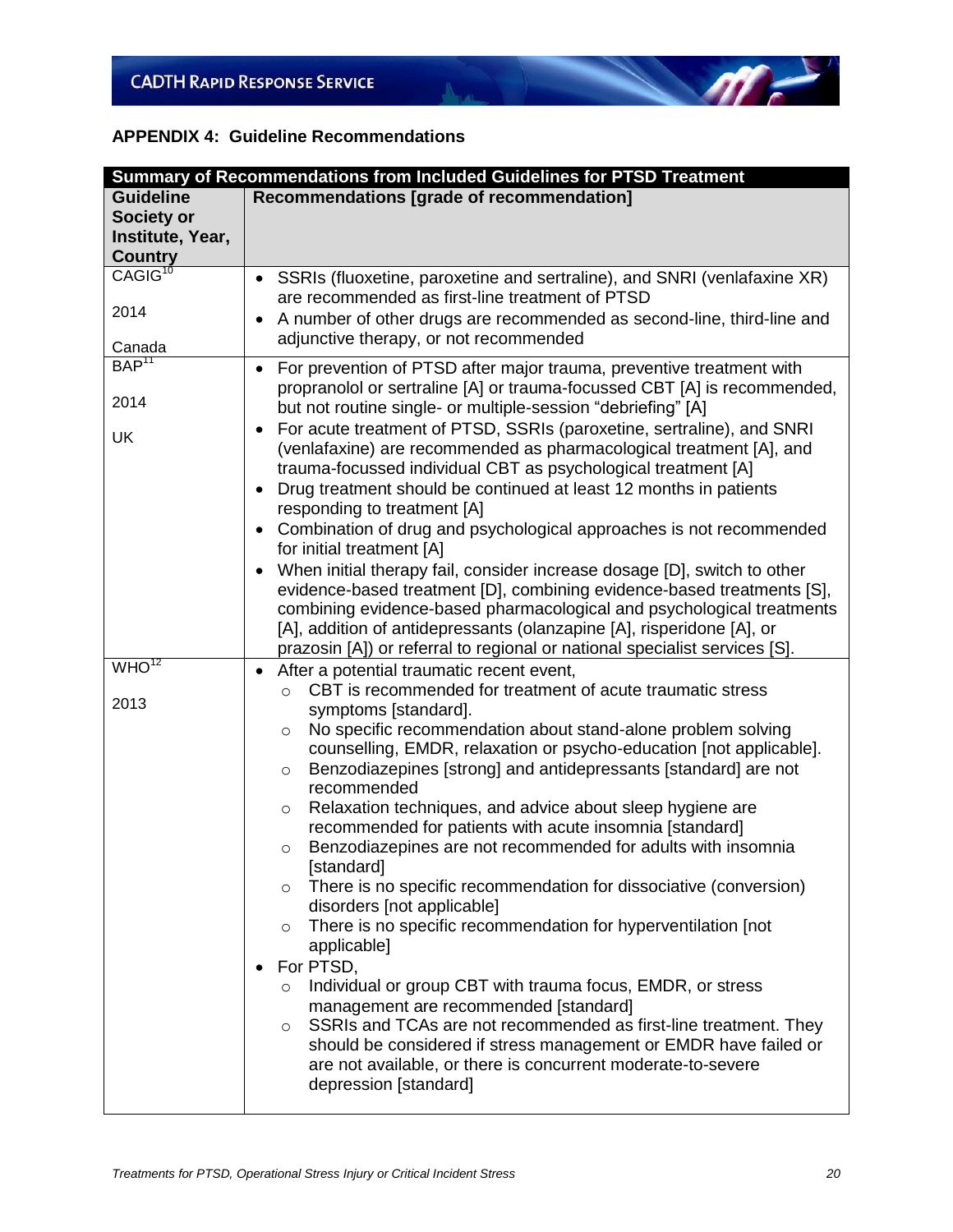| VAVDoD <sup>13</sup>   | After exposure to traumatic event,<br>$\bullet$                                  |
|------------------------|----------------------------------------------------------------------------------|
|                        | CBT is recommended as early intervention to prevent PTSD [A]<br>$\circ$          |
| 2010                   | Routine psychotherapy intervention for asymptomatic individuals is<br>$\circ$    |
|                        | not recommended [D]                                                              |
| <b>USA</b>             | Individual Psychological Debriefing is not recommended [D]<br>$\circ$            |
|                        | Voluntary multiple group sessions may be effective [I]<br>$\circ$                |
|                        | Pharmacological therapy is not recommended [I]<br>$\circ$                        |
|                        | For psychotherapy interventions of PTSD,                                         |
|                        | CBT or EMDR is recommended as psychotherapy [A]<br>$\circ$                       |
|                        | Relaxation techniques [C], Imagery Rehearsal Therapy (IRT) [C], and<br>$\circ$   |
|                        | Brief Psychotic Therapy [C], hypnotic techniques [C], and group                  |
|                        | therapy [C] and augmentation therapy can be considered for                       |
|                        | symptoms-associated with PTSD                                                    |
|                        | There is no specific recommendation about Dialectical Behavioral                 |
|                        | $\circ$                                                                          |
|                        | Therapy (DBT) [I], Family or Couples Therapy [I] as first-line treatment         |
|                        | Supportive psychotherapy is not considered<br>$\circ$                            |
|                        | For pharmacological interventions of PTSD,                                       |
|                        | SSRIs (fluoxetine, paroxetine and sertraline), and SNRI (venlafaxine<br>$\circ$  |
|                        | XR) are strongly recommended as monotherapy [A]                                  |
|                        | Mirtazapine, nefazodone, TCAs (amitriptyline, imipramine), or<br>$\circ$         |
|                        | monoamine oxidase inhibitors (phenelzine) are also recommended [B]               |
|                        | The use of benzodiazepines, guanfacine, anticonvulsants (tiagabine,<br>$\circ$   |
|                        | topiramate, valproate) is not recommended [D]                                    |
|                        | There is no recommendation for the use of prazosin, bupropione,<br>$\circ$       |
|                        | trazodone, anticonvulsants (lamotrigine, gabapentin), or atypical                |
|                        | antipsychotic [I]                                                                |
|                        | Atypical antipsychotics (risperidone or olanzapine [B], or quetiapine<br>$\circ$ |
|                        | [C]), and prazosin for nightmares [B] are recommended as adjunctive              |
|                        | therapy                                                                          |
|                        | There is no recommendation for a sympatholytic or an anticonvulsant<br>$\circ$   |
|                        | as adjunctive therapy [I]                                                        |
|                        | For somatic treatment of PTSD,                                                   |
|                        | Acupuncture may be considered [B]<br>$\circ$                                     |
|                        | For complementary and alternative medicine (CAM) of PTSD,                        |
|                        | There is no recommendation for the use of CAM as first-line treatment<br>O       |
|                        | $[1]$                                                                            |
|                        | CAM may be considered as adjunctive treatment [C].<br>$\circ$                    |
| AASM SPC <sup>14</sup> | For pharmacological treatment of PTSD-associated nightmares,                     |
| 2010                   | Prazosin is recommended [A]<br>$\circ$                                           |
|                        | Clonidine and other drugs may be considered [C]<br>$\circ$                       |
| <b>USA</b>             | Nefazodone [C] and venlafaxine [B] are not recommended<br>$\circ$                |
|                        | There is no recommendation for clonazepam<br>$\circ$                             |
|                        | For non-pharmacological option for nightmare disorder,                           |
|                        | CBT is recommended (i.e., image rehearsal therapy [A], lucid<br>$\circ$          |
|                        | treatment therapy [C], exposure, relaxation and rescripting therapy              |
|                        | [C], sleep dynamic therapy [C], self-exposure therapy [C], systematic            |
|                        | desensitization [B])                                                             |
|                        | Progressive deep muscle relaxation [B], hypnosis [C], EMDR [C], and<br>O         |
|                        | testimony method [C] are also recommended.                                       |

All and the United States